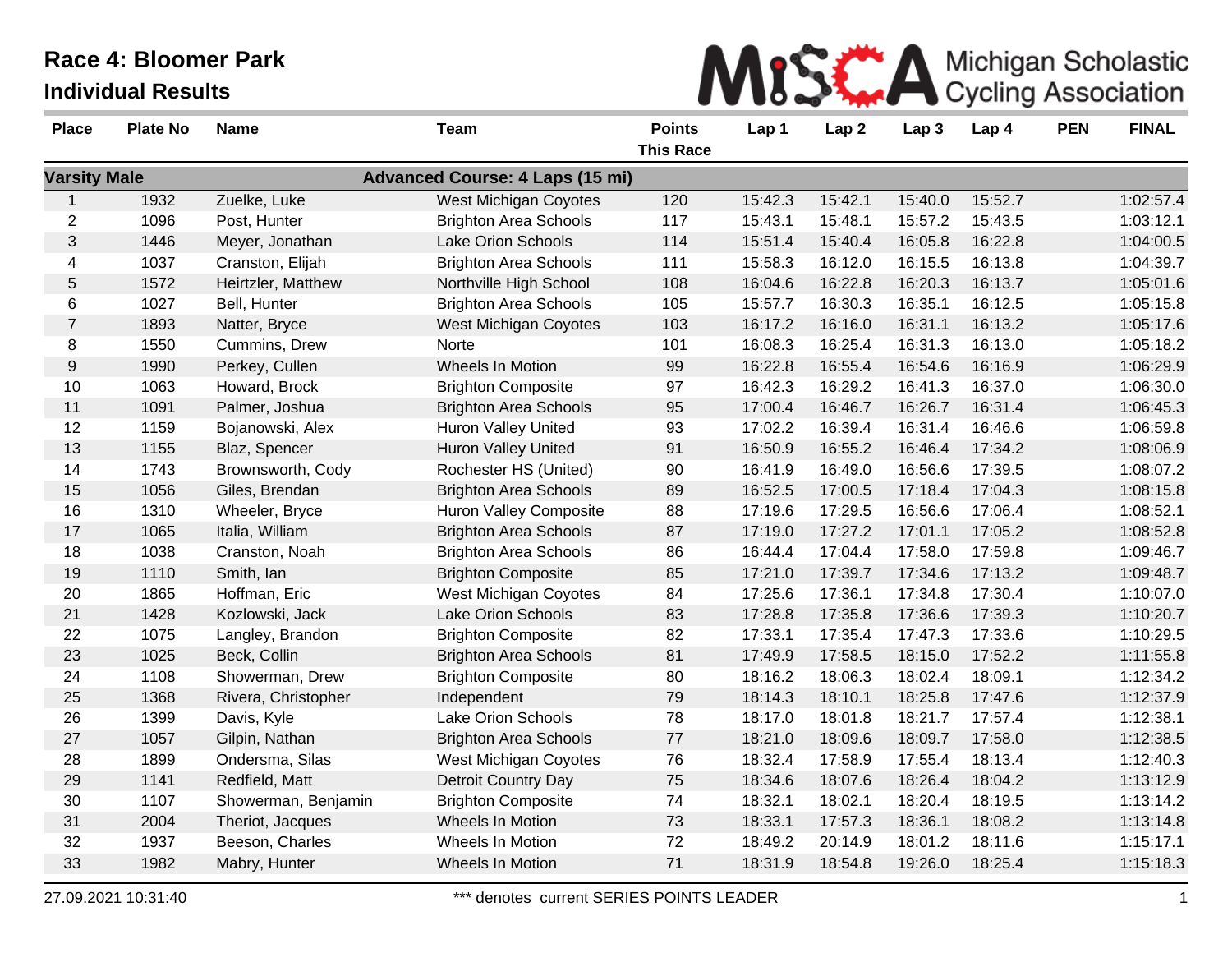

| <b>Place</b>          | <b>Plate No</b> | <b>Name</b>                              | <b>Team</b>                            | <b>Points</b><br><b>This Race</b> | Lap 1   | Lap <sub>2</sub> | Lap <sub>3</sub> | Lap 4   | <b>PEN</b> | <b>FINAL</b> |
|-----------------------|-----------------|------------------------------------------|----------------------------------------|-----------------------------------|---------|------------------|------------------|---------|------------|--------------|
| 34                    | 1226            | Kettenbeil, Ian                          | <b>Huron Valley United</b>             | 70                                | 19:01.3 | 19:08.8          | 19:41.9          | 20:34.9 |            | 1:18:27.1    |
| 35                    | 1827            | Boon, Jacob                              | West Michigan Coyotes                  | 69                                | 17:12.1 | 18:30.0          | 18:44.2          | 18:03.0 | 10:00      | 1:22:29.4    |
| 36                    | 1441            | Lynch, Sean                              | Lake Orion Schools                     | 68                                | 19:58.8 | 20:45.7          | 21:34.7          | 24:51.3 |            | 1:27:10.6    |
| <b>Varsity Female</b> |                 |                                          | <b>Advanced Course: 4 Laps (15 mi)</b> |                                   |         |                  |                  |         |            |              |
| 1                     | 1046            | Droese, Katherine                        | <b>Brighton Area Schools</b>           | 120                               | 18:12.4 | 18:01.4          | 17:57.1          | 17:54.0 |            | 1:12:05.0    |
| $\overline{2}$        | 1890            | Miller, Anabel                           | West Michigan Coyotes                  | 117                               | 18:26.9 | 17:47.6          | 18:02.2          | 18:40.5 |            | 1:12:57.4    |
| 3                     | 1371            | Schultz, Lauren                          | Independent                            | 114                               | 18:27.4 | 18:56.8          | 19:03.1          | 19:11.3 |            | 1:15:38.8    |
| 4                     | 1930            | Whitmer, Madine                          | West Michigan Coyotes                  | 111                               | 18:12.9 | 18:48.5          | 19:26.5          | 19:49.8 |            | 1:16:17.8    |
| 5                     | 1856            | Forrester, Addison                       | West Michigan Coyotes                  | 108                               | 19:29.7 | 19:39.6          | 19:22.5          | 20:17.3 |            | 1:18:49.2    |
| $\,6$                 | 1349            | Jimenez Palos, Emma                      | Independent                            | 105                               | 18:41.9 | 19:42.7          | 20:18.3          | 21:02.8 |            | 1:19:45.8    |
| $\overline{7}$        | 1594            | DeFauw, Elizabeth                        | Orange Krush                           | 103                               | 20:21.0 | 19:58.0          | 23:24.8          | 19:39.9 |            | 1:23:23.8    |
| 8                     | 1017            | Abington, Liberty                        | <b>Brighton Area Schools</b>           | 101                               | 21:51.2 | 22:41.2          | 22:41.5          | 23:36.6 |            | 1:30:50.6    |
| 9                     | 1319            | Woolhiser, Makayla                       | Huron Valley United                    | 99                                | 21:49.9 | 22:42.2          | 22:40.2          | 23:38.2 |            | 1:30:50.7    |
|                       |                 | <b>Junior Varsity 11-12th Grade Male</b> | Advanced Course: 3 Laps (11.25 mi)     |                                   |         |                  |                  |         |            |              |
|                       | 1378            | Stephenson, Drake                        | Independent                            | 100                               | 17:30.4 | 17:45.4          | 17:55.4          |         |            | 53:11.3      |
| $\overline{2}$        | 1751            | Dagg, Paul                               | Rochester HS (United)                  | 97                                | 17:39.6 | 17:41.7          | 17:50.2          |         |            | 53:11.5      |
| 3                     | 1745            | Cerget, Anthony                          | Rochester HS (United)                  | 94                                | 17:31.6 | 17:47.6          | 18:28.5          |         |            | 53:47.8      |
| 4                     | 1122            | Witte, Zachary                           | <b>Brighton Area Schools</b>           | 91                                | 18:42.9 | 17:34.3          | 17:38.8          |         |            | 53:56.2      |
| 5                     | 1296            | Thompson, John                           | <b>Huron Valley United</b>             | 88                                | 18:00.5 | 18:13.1          | 18:01.2          |         |            | 54:14.9      |
| 6                     | 1316            | Wolcott, Garrett                         | <b>Huron Valley United</b>             | 85                                | 18:00.4 | 18:17.5          | 17:59.3          |         |            | 54:17.3      |
| $\overline{7}$        | 1778            | Navetta, Nick                            | Rochester HS (United)                  | 83                                | 18:40.3 | 17:42.1          | 18:17.1          |         |            | 54:39.5      |
| $\,8\,$               | 1322            | Bixby, Carter                            | Independent                            | 81                                | 18:03.5 | 18:17.0          | 18:33.2          |         |            | 54:53.9      |
| 9                     | 1079            | Lutz, Andrew                             | <b>Brighton Area Schools</b>           | 79                                | 17:58.8 | 18:21.3          | 18:36.5          |         |            | 54:56.8      |
| 10                    | 1312            | Wilson, Evan                             | <b>Huron Valley United</b>             | 77                                | 18:39.8 | 18:37.0          | 18:30.6          |         |            | 55:47.4      |
| 11                    | 1575            | Herger, Michael                          | Northville High School                 | 75                                | 18:38.9 | 18:34.8          | 18:34.0          |         |            | 55:47.9      |
| 12                    | 1863            | Greene, Ezra                             | West Michigan Coyotes                  | 73                                | 18:42.9 | 18:39.5          | 18:26.4          |         |            | 55:48.9      |
| 13                    | 1800            | Tapert, Bryce                            | Rochester HS (United)                  | 71                                | 19:07.2 | 19:06.2          | 18:51.7          |         |            | 57:05.2      |
| 14                    | 1772            | Li, Rongbang                             | Rochester HS (United)                  | 70                                | 18:44.5 | 19:06.0          | 19:20.2          |         |            | 57:10.7      |
| 15                    | 1815            | Schmid, Collin                           | <b>Team Green</b>                      | 69                                | 19:13.2 | 19:10.0          | 18:53.4          |         |            | 57:16.7      |
| 16                    | 1781            | Patyi, Ryan                              | Rochester HS (United)                  | 68                                | 18:39.7 | 19:22.9          | 19:30.5          |         |            | 57:33.1      |
| 17                    | 1799            | Tapert, Bayden                           | Rochester HS (United)                  | 67                                | 19:36.8 | 19:38.7          | 19:41.0          |         |            | 58:56.7      |
| 18                    | 1112            | St.Laurent, Reid                         | <b>Brighton Composite</b>              | 66                                | 20:03.3 | 20:08.1          | 19:53.7          |         |            | 1:00:05.1    |
| 19                    | 1039            | Dabrowski, Henry                         | <b>Brighton Area Schools</b>           | 65                                | 19:54.7 | 20:06.3          | 20:23.7          |         |            | 1:00:24.8    |
| 20                    | 1552            | Albrecht, Matthew                        | NE Indiana Trailblazers                | 64                                | 20:13.5 | 20:31.9          | 20:03.7          |         |            | 1:00:49.2    |

27.09.2021 10:31:40 \*\*\* denotes current SERIES POINTS LEADER 2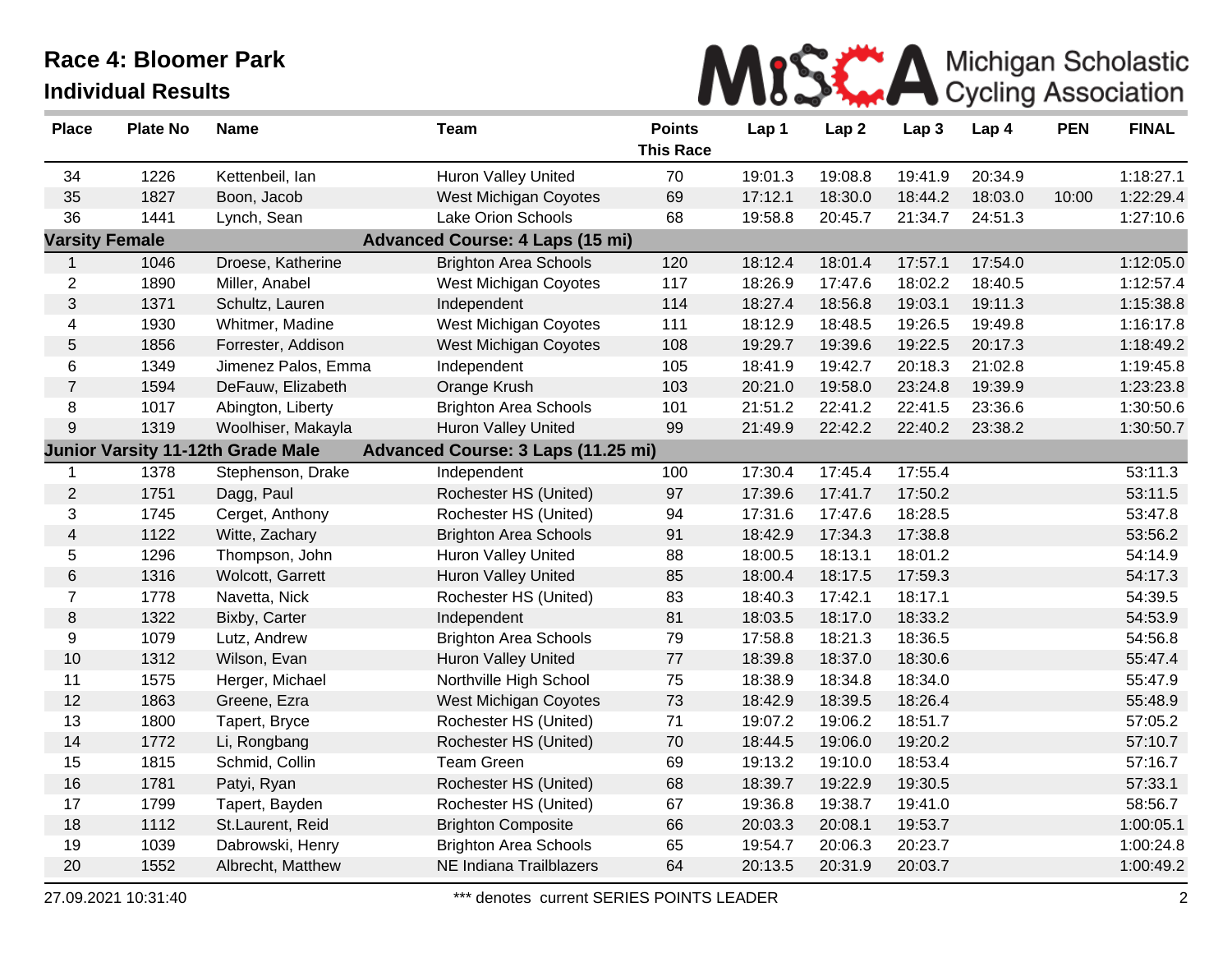

| <b>Place</b>     | <b>Plate No</b> | <b>Name</b>                             | <b>Team</b>                        | <b>Points</b><br><b>This Race</b> | Lap 1   | Lap <sub>2</sub> | Lap <sub>3</sub> | Lap 4 | <b>PEN</b> | <b>FINAL</b> |
|------------------|-----------------|-----------------------------------------|------------------------------------|-----------------------------------|---------|------------------|------------------|-------|------------|--------------|
| 21               | 1877            | Loewen, Florenc                         | West Michigan Coyotes              | 63                                | 20:12.9 | 20:33.3          | 20:03.3          |       |            | 1:00:49.6    |
| 22               | 1802            | Weir, Harrison                          | Rochester HS (United)              | 62                                | 18:41.6 | 21:00.0          | 21:20.9          |       |            | 1:01:02.6    |
| 23               | 1043            | Deetz, Nathan                           | <b>Brighton Area Schools</b>       | 61                                | 21:50.4 | 20:00.8          | 19:53.2          |       |            | 1:01:44.5    |
| 24               | 1777            | Mile, Colin                             | Rochester HS (United)              | 60                                | 21:10.6 | 20:59.9          | 20:57.0          |       |            | 1:03:07.6    |
| 25               | 1111            | Sobkow, Griffin                         | <b>Brighton Area Schools</b>       | 59                                | 22:10.2 | 21:50.4          | 21:28.5          |       |            | 1:05:29.3    |
| 26               | 1051            | Franks, Caleb                           | <b>Brighton Area Schools</b>       | 58                                | 21:25.5 | 21:58.6          | 22:05.2          |       |            | 1:05:29.4    |
| 27               | 1782            | Plotzke, Thomas                         | Rochester HS (United)              | 57                                | 21:38.4 | 23:00.6          | 23:28.4          |       |            | 1:08:07.5    |
| 28               | 1479            | Watts, Matthew                          | Lake Orion Schools                 | 56                                | 21:10.8 | 23:23.4          | 24:06.0          |       |            | 1:08:40.2    |
| 29               | 1080            | Mack, Andrew                            | <b>Brighton Area Schools</b>       | 55                                | 22:09.4 | 23:14.5          | 23:44.2          |       |            | 1:09:08.2    |
| 30               | 1500            | Davis II, Thomas                        | <b>Midland MTB Crew</b>            | 54                                | 22:47.0 | 23:23.8          | 23:53.6          |       |            | 1:10:04.5    |
| 31               | 1384            | Abbott, Jacob                           | Lake Orion Schools                 | 53                                | 24:05.5 | 24:53.8          | 24:38.4          |       |            | 1:13:37.8    |
| <b>DNF</b>       | 1142            | Tuto, Anthony                           | Detroit Country Day                | $\mathbf{1}$                      | 26:42.4 | <b>DNF</b>       | <b>DNF</b>       |       |            |              |
|                  |                 | <b>Junior Varsity 9-10th Grade Male</b> | Advanced Course: 3 Laps (11.25 mi) |                                   |         |                  |                  |       |            |              |
| $\mathbf{1}$     | 1445            | Meyer, James                            | Lake Orion Schools                 | 100                               | 16:16.7 | 16:18.1          | 16:20.2          |       |            | 48:55.1      |
| $\overline{2}$   | 1825            | Boer, Gerrit                            | West Michigan Coyotes              | 97                                | 16:22.1 | 16:29.5          | 16:08.0          |       |            | 48:59.8      |
| 3                | 1588            | Bretzlaff, Joel                         | Orange Krush                       | 94                                | 16:16.5 | 16:35.7          | 16:42.5          |       |            | 49:34.9      |
| $\overline{4}$   | 1271            | Porter, Louis                           | <b>Huron Valley United</b>         | 91                                | 16:30.0 | 16:42.1          | 16:34.4          |       |            | 49:46.6      |
| 5                | 1551            | Ellis, Grady                            | Norte                              | 88                                | 16:41.1 | 16:37.6          | 16:40.9          |       |            | 49:59.7      |
| $\,6\,$          | 1882            | Marine, Drake                           | West Michigan Coyotes              | 85                                | 16:51.9 | 16:35.9          | 17:07.9          |       |            | 50:35.9      |
| $\overline{7}$   | 1561            | Loshe, Wesley                           | NE Indiana Trailblazers            | 83                                | 16:51.5 | 16:35.9          | 17:08.7          |       |            | 50:36.2      |
| $\, 8$           | 1249            | McCormick, Aidan                        | <b>Huron Valley United</b>         | 81                                | 17:02.7 | 17:41.4          | 17:26.1          |       |            | 52:10.4      |
| $\boldsymbol{9}$ | 1859            | Frehr, Haydon                           | West Michigan Coyotes              | 79                                | 17:35.9 | 17:31.3          | 17:06.7          |       |            | 52:14.0      |
| 10               | 1231            | Kowalski, Carson                        | <b>Huron Valley United</b>         | 77                                | 17:34.6 | 17:32.1          | 17:46.0          |       |            | 52:52.8      |
| 11               | 1984            | Mazak, Aidan                            | Wheels In Motion                   | 75                                | 16:42.4 | 18:01.2          | 18:27.4          |       |            | 53:11.2      |
| 12               | 1272            | Rambo, Josh                             | <b>Huron Valley United</b>         | 73                                | 17:16.3 | 17:57.4          | 18:20.9          |       |            | 53:34.8      |
| 13               | 1476            | Tait, Grady                             | Lake Orion Schools                 | 71                                | 18:15.5 | 17:45.4          | 18:08.0          |       |            | 54:09.0      |
| 14               | 1328            | Clement, Owen                           | Independent                        | 70                                | 17:47.4 | 18:12.1          | 18:27.1          |       |            | 54:26.7      |
| 15               | 1191            | Culver, Evan                            | <b>Huron Valley United</b>         | 69                                | 17:25.8 | 18:34.0          | 19:10.8          |       |            | 55:10.7      |
| 16               | 1977            | Landis, Gabriel                         | Wheels In Motion                   | 68                                | 18:24.8 | 18:20.7          | 18:30.9          |       |            | 55:16.4      |
| 17               | 1157            | Blazic, Lucas                           | Huron Valley Composite             | 67                                | 18:25.9 | 18:20.3          | 18:31.2          |       |            | 55:17.5      |
| 18               | 1912            | Tesch, Owen                             | West Michigan Coyotes              | 66                                | 18:38.8 | 18:45.5          | 18:29.6          |       |            | 55:54.0      |
| 19               | 1565            | Serrani, Jude                           | NE Indiana Trailblazers            | 65                                | 18:32.3 | 19:06.6          | 18:24.7          |       |            | 56:03.8      |
| 20               | 1115            | Vereecke, Kevin                         | <b>Brighton Area Schools</b>       | 64                                | 18:51.6 | 18:50.1          | 18:40.3          |       |            | 56:22.1      |
| 21               | 1784            | Rodda, Trystan                          | Rochester HS (United)              | 63                                | 18:45.8 | 19:16.6          | 19:03.3          |       |            | 57:05.8      |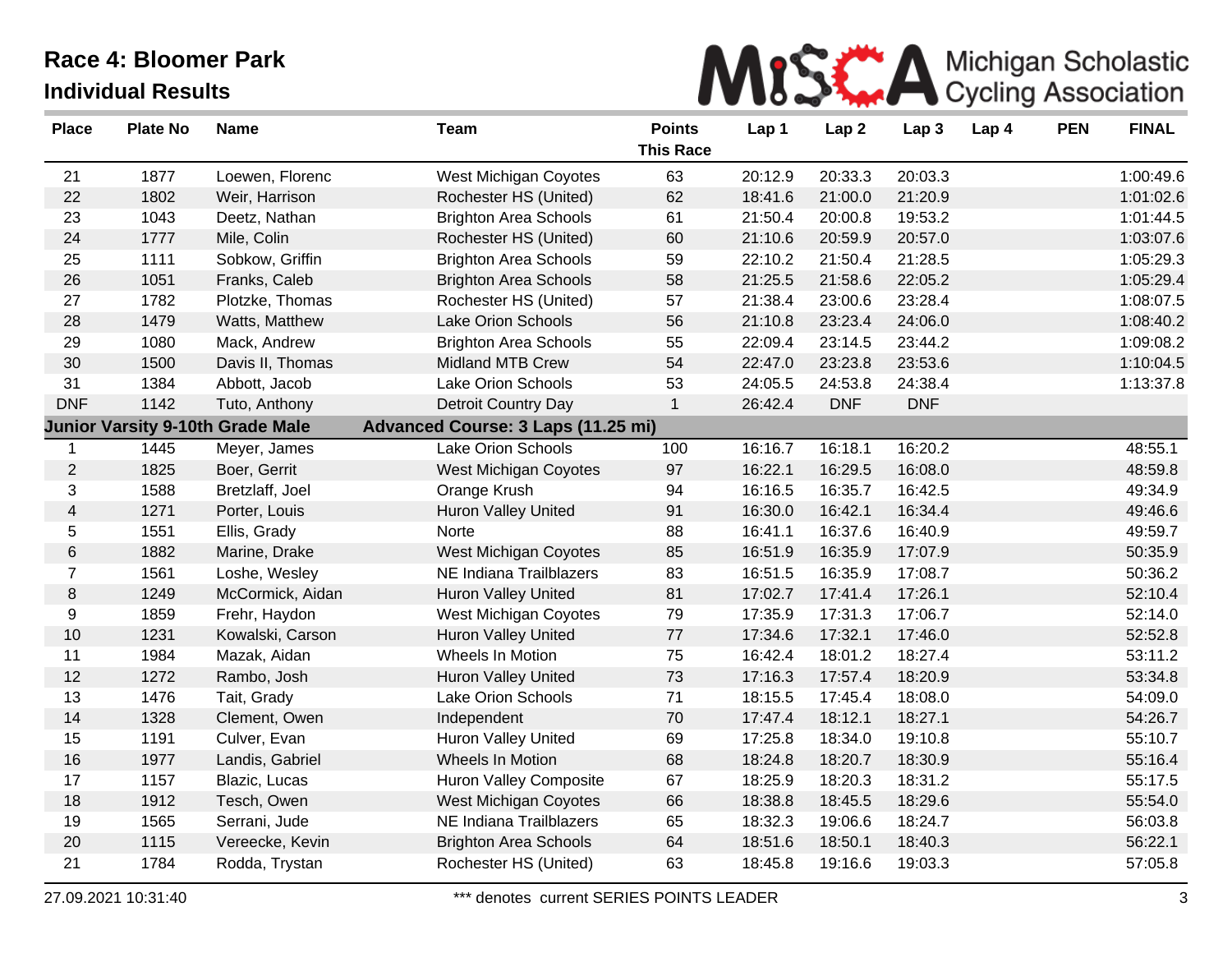

| <b>Place</b>   | <b>Plate No</b>              | <b>Name</b>         | <b>Team</b>                        | <b>Points</b><br><b>This Race</b> | Lap 1   | Lap <sub>2</sub> | Lap <sub>3</sub> | Lap 4 | <b>PEN</b> | <b>FINAL</b> |
|----------------|------------------------------|---------------------|------------------------------------|-----------------------------------|---------|------------------|------------------|-------|------------|--------------|
| 22             | 1471                         | Shirley, Isaac      | Lake Orion Composite               | 62                                | 19:10.1 | 19:18.7          | 19:03.3          |       |            | 57:32.2      |
| 23             | 1024                         | Beach, Isaiah       | <b>Brighton Composite</b>          | 61                                | 19:36.4 | 19:19.3          | 19:13.5          |       |            | 58:09.3      |
| 24             | 1020                         | Asher, Ryan         | <b>Brighton Area Schools</b>       | 60                                | 18:50.3 | 19:31.5          | 20:10.1          |       |            | 58:32.0      |
| 25             | 1938                         | Bertcher, Samuel    | Wheels In Motion                   | 59                                | 19:40.0 | 19:21.0          | 19:41.9          |       |            | 58:42.9      |
| 26             | 1125                         | Coffman, Finn       | Chelsea Youth MTB                  | 58                                | 19:23.0 | 19:32.3          | 20:16.0          |       |            | 59:11.4      |
| 27             | 1459                         | Parsons, Cavan      | Lake Orion Composite               | 57                                | 19:09.3 | 20:14.9          | 19:59.0          |       |            | 59:23.3      |
| 28             | 1146                         | Webb, Noah          | Heritage Jackrabbits               | 56                                | 19:38.5 | 20:00.2          | 19:56.6          |       |            | 59:35.4      |
| 29             | 5026                         | Lemmon, Jeremiah    | NE Indiana Trailblazers            | 55                                | 20:00.2 | 19:42.7          | 19:55.2          |       |            | 59:38.2      |
| 30             | 1269                         | Park, Thomas        | <b>Huron Valley United</b>         | 54                                | 19:55.1 | 19:44.5          | 19:58.9          |       |            | 59:38.6      |
| 31             | 1567                         | Biondo-Savin, Wyatt | Northville High School             | 53                                | 20:13.9 | 19:58.9          | 20:02.5          |       |            | 1:00:15.3    |
| 32             | 1891                         | Minnerick, Levi     | <b>West Michigan Coyotes</b>       | 52                                | 20:21.8 | 20:03.0          | 19:57.5          |       |            | 1:00:22.4    |
| 33             | 1615                         | Wagner, Gavin       | Orange Krush                       | 51                                | 20:17.8 | 19:53.5          | 20:13.0          |       |            | 1:00:24.4    |
| 34             | 1176                         | Carlsen, Sawyer     | Huron Valley United                | 50                                | 20:21.7 | 20:26.5          | 20:25.4          |       |            | 1:01:13.6    |
| 35             | 1824                         | Blocker, Jeremy     | West Michigan Coyotes              | 49                                | 20:16.2 | 20:43.8          | 20:42.2          |       |            | 1:01:42.2    |
| 36             | 1866                         | Hoogeveen, Bridger  | <b>West Michigan Coyotes</b>       | 48                                | 20:16.0 | 20:10.4          | 21:16.5          |       |            | 1:01:42.9    |
| 37             | 1481                         | Wolski, Daniel      | Lake Orion Schools                 | 47                                | 20:24.2 | 20:26.5          | 21:32.4          |       |            | 1:02:23.3    |
| 38             | 1761                         | Grindem, Stuart     | Rochester HS (United)              | 46                                | 21:26.5 | 21:14.5          | 21:14.9          |       |            | 1:03:56.0    |
| 39             | 1779                         | Paradowski, Jacob   | Rochester HS (United)              | 45                                | 20:50.8 | 21:51.5          | 21:36.3          |       |            | 1:04:18.7    |
| 40             | 1763                         | Hemingway, George   | Rochester HS (United)              | 44                                | 20:23.1 | 22:55.4          | 22:30.9          |       |            | 1:05:49.4    |
| 41             | 1770                         | Klippi, Ethan       | Rochester HS (United)              | 43                                | 20:17.0 | 23:00.6          | 23:19.7          |       |            | 1:06:37.4    |
| 42             | 1018                         | Acree, Jason        | <b>Brighton Area Schools</b>       | 42                                | 21:58.0 | 22:39.6          | 22:36.9          |       |            | 1:07:14.6    |
| 43             | 1074                         | Lane, Andrew        | <b>Brighton Composite</b>          | 41                                | 21:56.3 | 22:13.7          | 23:18.1          |       |            | 1:07:28.3    |
| 44             | 1010                         | Jannette, Rider     | <b>Brandon Youth MTB</b>           | 40                                | 21:24.3 | 23:57.5          | 22:31.7          |       |            | 1:07:53.6    |
| 45             | 5025                         | Kalczynski, Max     | Detroit Country Day                | 39                                | 23:04.1 | 24:29.4          | 24:18.9          |       |            | 1:11:52.5    |
| 46             | 1135                         | Aviles, Xavier      | Detroit Country Day                | 38                                | 24:45.7 | 28:36.3          | 28:31.8          |       |            | 1:21:53.9    |
|                | <b>Junior Varsity Female</b> |                     | Advanced Course: 3 Laps (11.25 mi) |                                   |         |                  |                  |       |            |              |
| 1              | 1172                         | Caldwell, Nya       | <b>Huron Valley United</b>         | 100                               | 18:21.3 | 18:30.2          | 18:24.2          |       |            | 55:15.8      |
| $\overline{2}$ | 1315                         | Wittman, Cate       | Huron Valley United                | 97                                | 18:53.5 | 19:17.8          | 20:25.5          |       |            | 58:36.8      |
| 3              | 1139                         | Negrut, Silvia      | Detroit Country Day                | 94                                | 21:16.4 | 20:15.6          | 21:32.1          |       |            | 1:03:04.3    |
| 4              | 1264                         | Osterhart, Laura    | <b>Huron Valley United</b>         | 91                                | 21:15.6 | 21:14.3          | 21:23.7          |       |            | 1:03:53.7    |
| 5              | 1013                         | Royse, Bethany      | <b>Brandon Youth MTB</b>           | 88                                | 21:15.5 | 21:25.8          | 21:33.6          |       |            | 1:04:15.0    |
| $\,6\,$        | 1137                         | Henderson, Tulia    | Detroit Country Day                | 85                                | 21:59.4 | 21:51.8          | 22:17.2          |       |            | 1:06:08.4    |
| $\overline{7}$ | 1318                         | Woolhiser, Bella    | <b>Huron Valley United</b>         | 83                                | 21:14.5 | 22:25.6          | 23:00.0          |       |            | 1:06:40.2    |
| 8              | 1758                         | Fronek, Ava         | Rochester HS (United)              | 81                                | 21:45.6 | 22:16.4          | 22:53.6          |       |            | 1:06:55.7    |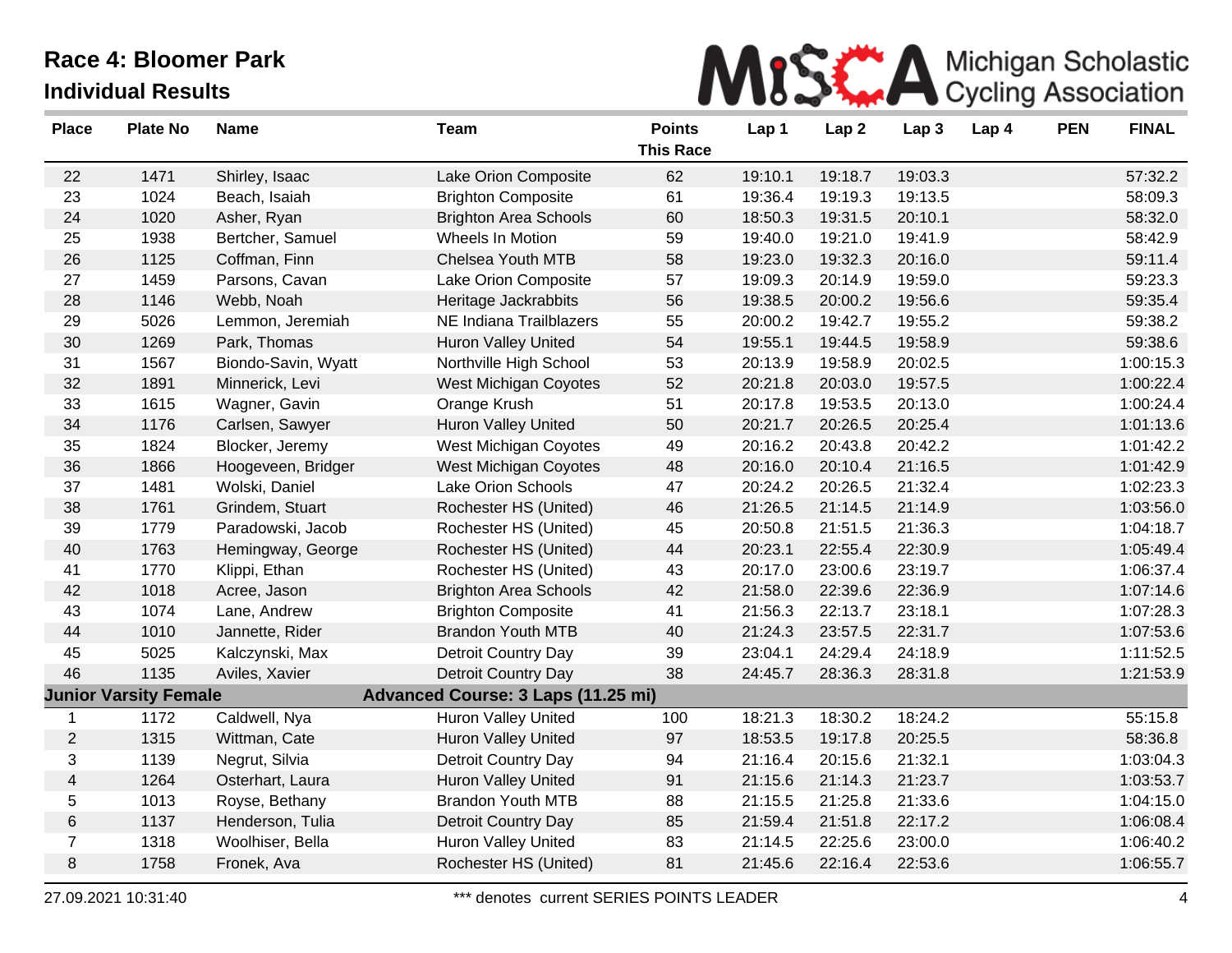

| <b>Place</b>   | <b>Plate No</b>                    | <b>Name</b>                          | <b>Team</b>                        | <b>Points</b><br><b>This Race</b> | Lap 1   | Lap <sub>2</sub> | Lap 3      | Lap 4 | <b>PEN</b> | <b>FINAL</b> |
|----------------|------------------------------------|--------------------------------------|------------------------------------|-----------------------------------|---------|------------------|------------|-------|------------|--------------|
| 9              | 5007                               | Spearman, Bodelle                    | West Michigan Coyotes              | 79                                | 22:27.8 | 22:11.6          | 23:04.7    |       |            | 1:07:44.2    |
| 10             | 1424                               | Jones, Sydnie                        | <b>Lake Orion Schools</b>          | 77                                | 21:54.0 | 23:29.9          | 23:01.1    |       |            | 1:08:25.1    |
| 11             | 1759                               | Gaudreau, Rachel                     | Rochester HS (United)              | 75                                | 23:07.3 | 23:59.0          | 25:27.1    |       |            | 1:12:33.5    |
| 12             | 1787                               | Rossey, Isabella                     | Rochester HS (United)              | 73                                | 23:58.9 | 24:48.1          | 24:20.2    |       |            | 1:13:07.3    |
| 13             | 1756                               | Feldkamp, Rowan                      | Rochester HS (United)              | 71                                | 23:10.6 | 25:06.6          | 24:51.3    |       |            | 1:13:08.6    |
| 14             | 1566                               | Vasquez, Kyra                        | NE Indiana Trailblazers            | 70                                | 23:51.0 | 24:56.4          | 26:30.7    |       |            | 1:15:18.2    |
| 15             | 1012                               | Patnaude, Emily                      | <b>Brandon Youth MTB</b>           | 69                                | 25:05.4 | 25:20.3          | 28:05.1    |       |            | 1:18:30.9    |
| 16             | 1571                               | Grabowski, Alexandra                 | Northville High School             | 68                                | 25:54.2 | 29:16.4          | 27:30.4    |       |            | 1:22:41.1    |
|                | <b>Advanced Middle School Male</b> |                                      | Advanced Course: 3 Laps (11.25 mi) |                                   |         |                  |            |       |            |              |
| 1              | 1417                               | Heist, Ethan                         | Lake Orion Schools                 | 85                                | 16:56.4 | 17:20.9          | 17:06.4    |       |            | 51:23.8      |
| $\overline{2}$ | 1200                               | Garris, Elijah                       | <b>Huron Valley United</b>         | 82                                | 16:58.2 | 17:20.2          | 17:10.1    |       |            | 51:28.6      |
| 3              | 1573                               | Hentnik, Alexander                   | Northville High School             | 79                                | 17:21.1 | 17:23.0          | 17:38.2    |       |            | 52:22.4      |
| 4              | 1320                               | Adamski, Kash                        | Independent                        | 76                                | 17:21.8 | 18:07.1          | 18:20.6    |       |            | 53:49.6      |
| 5              | 1605                               | Marchese, Kristian                   | Orange Krush                       | 73                                | 18:09.4 | 18:10.2          | 17:45.6    |       |            | 54:05.4      |
| 6              | 1885                               | Martin, Brevin                       | West Michigan Coyotes              | 70                                | 18:23.5 | 17:56.5          | 17:46.6    |       |            | 54:06.8      |
| $\overline{7}$ | 1752                               | Dagg, Samuel                         | Rochester HS (United)              | 68                                | 18:56.8 | 18:09.5          | 18:26.7    |       |            | 55:33.0      |
| 8              | 1299                               | Tobiczyk, Oswald                     | <b>Huron Valley United</b>         | 66                                | 18:25.9 | 19:10.2          | 19:07.0    |       |            | 56:43.1      |
| 9              | 1321                               | Beaubien, Bastien                    | Orange Krush                       | 64                                | 19:21.6 | 18:30.9          | 18:51.8    |       |            | 56:44.4      |
| $10$           | 1910                               | Segerlind, Indio                     | West Michigan Coyotes              | 62                                | 18:24.0 | 19:15.7          | 19:52.4    |       |            | 57:32.1      |
| 11             | 1482                               | Wolski, Jakub                        | <b>Lake Orion Schools</b>          | 60                                | 20:03.4 | 19:26.1          | 19:47.3    |       |            | 59:16.9      |
| 12             | 1618                               | Werth, Jayden                        | Orange Krush                       | 58                                | 20:02.0 | 19:39.0          | 19:39.6    |       |            | 59:20.6      |
| 13             | 1600                               | James, Evan                          | Orange Krush                       | 56                                | 19:36.7 | 20:12.4          | 19:49.7    |       |            | 59:38.9      |
| 14             | 2001                               | Smith, Donald                        | Wheels In Motion                   | 55                                | 19:26.9 | 20:12.9          | 20:37.1    |       |            | 1:00:16.9    |
| 15             | 1762                               | Hawes, Benjamin                      | Rochester HS (United)              | 54                                | 19:28.6 | 20:14.5          | 21:06.5    |       |            | 1:00:49.7    |
| 16             | 1259                               | Murphy, Trevor                       | Huron Valley United                | 53                                | 20:02.6 | 20:36.0          | 21:56.8    |       |            | 1:02:35.4    |
| 17             | 1928                               | Wert, Henry                          | West Michigan Coyotes              | 52                                | 21:19.2 | 22:06.0          | 21:58.8    |       |            | 1:05:24.1    |
| 18             | 1103                               | Rochowiak, Maxwell                   | <b>Brighton Area Schools</b>       | 51                                | 21:21.0 | 22:41.5          | 22:39.0    |       |            | 1:06:41.5    |
| 19             | 1297                               | Tidbury, Grayson                     | Huron Valley United                | 50                                | 22:51.4 | 23:40.3          | 25:06.9    |       |            | 1:11:38.6    |
| <b>DNF</b>     | 1166                               | Brzuchanski, Emery                   | <b>Huron Valley United</b>         | $\mathbf{1}$                      | 20:02.3 | 21:10.9          | <b>DNF</b> |       |            |              |
|                |                                    | <b>Advanced Middle School Female</b> | Advanced Course: 3 Laps (11.25 mi) |                                   |         |                  |            |       |            |              |
| 1              | 1276                               | Rosinski, Charlotte                  | Huron Valley United                | 85                                | 18:40.8 | 18:37.2          | 18:32.1    |       |            | 55:50.2      |
| $\overline{2}$ | 1593                               | DeCubber, Finley                     | Orange Krush                       | 82                                | 20:22.3 | 21:26.3          | 20:37.1    |       |            | 1:02:25.8    |
| 3              | 1028                               | Bell, Sophia                         | <b>Brighton Area Schools</b>       | 79                                | 19:59.8 | 21:19.5          | 21:07.0    |       |            | 1:02:26.4    |
| 4              | 1589                               | Bretzlaff, Miriam                    | Orange Krush                       | 76                                | 20:42.3 | 21:19.4          | 21:37.9    |       |            | 1:03:39.6    |

27.09.2021 10:31:40 \*\*\* denotes current SERIES POINTS LEADER 5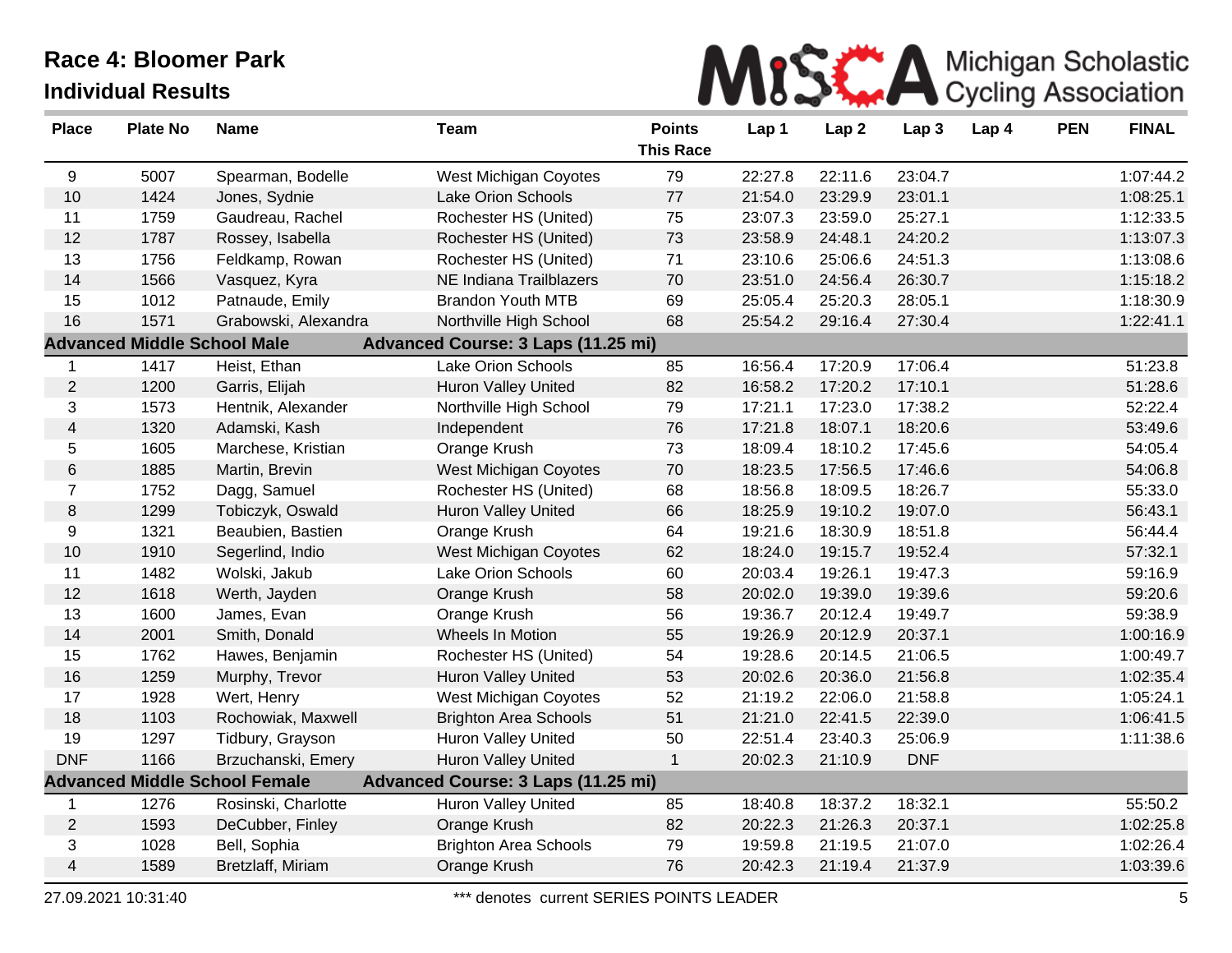

| <b>Place</b>   | <b>Plate No</b>                  | <b>Name</b>         | <b>Team</b>                    | <b>Points</b><br><b>This Race</b> | Lap 1      | Lap <sub>2</sub> | Lap <sub>3</sub> | Lap 4 | <b>PEN</b> | <b>FINAL</b> |
|----------------|----------------------------------|---------------------|--------------------------------|-----------------------------------|------------|------------------|------------------|-------|------------|--------------|
| 5              | 1036                             | Cranston, Ashley    | <b>Brighton Area Schools</b>   | 73                                | 20:50.4    | 21:49.0          | 22:19.2          |       |            | 1:04:58.7    |
| 6              | 1470                             | Shaskos, Lauren     | Lake Orion Schools             | 70                                | 21:19.5    | 22:25.1          | 23:06.6          |       |            | 1:06:51.3    |
| $\overline{7}$ | 1232                             | Kowalski, Dalia     | <b>Huron Valley United</b>     | 68                                | 22:15.4    | 23:35.0          | 24:16.6          |       |            | 1:10:07.1    |
| 8              | 1837                             | Cavner, Emma        | West Michigan Coyotes          | 66                                | 23:52.0    | 24:19.8          | 24:07.3          |       |            | 1:12:19.3    |
| 9              | 1883                             | Marine, Marley      | West Michigan Coyotes          | 64                                | 25:21.1    | 25:10.1          | 24:07.8          |       |            | 1:14:39.1    |
| 10             | 1055                             | Giles, Anna         | <b>Brighton Area Schools</b>   | 62                                | 21:17.1    | 30:29.9          | 24:12.1          |       |            | 1:15:59.2    |
|                | <b>Novice 10-12th Grade Male</b> |                     | Beginner Course: 3 Laps (9 mi) |                                   |            |                  |                  |       |            |              |
| 1              | 1976                             | Laman, Charles      | Wheels In Motion               | 80                                | 13:51.1    | 13:42.1          | 14:18.6          |       |            | 41:52.0      |
| $\overline{2}$ | 1393                             | Blackman, Joshua    | Lake Orion Schools             | $77 \,$                           | 14:05.8    | 14:08.3          | 14:08.3          |       |            | 42:22.6      |
| 3              | 1330                             | Cyrul, Michael      | Independent                    | 74                                | 14:05.6    | 14:09.4          | 14:11.0          |       |            | 42:26.1      |
| $\overline{4}$ | 1033                             | Claar, Austin       | <b>Brighton Area Schools</b>   | 71                                | 13:50.3    | 14:24.3          | 14:32.7          |       |            | 42:47.4      |
| 5              | 1560                             | Joseph, Samuel      | NE Indiana Trailblazers        | 68                                | 14:02.3    | 14:59.2          | 14:35.9          |       |            | 43:37.4      |
| $\,6\,$        | 1747                             | Clements, Zachary   | Rochester HS (United)          | 65                                | 14:23.0    | 14:43.2          | 14:34.5          |       |            | 43:40.7      |
| $\overline{7}$ | 1204                             | Haskell, Daniel     | <b>Huron Valley United</b>     | 63                                | 14:28.1    | 15:06.2          | 14:37.5          |       |            | 44:11.9      |
| 8              | 1574                             | Hentnik, Michael    | Northville High School         | 61                                | 14:27.7    | 14:56.5          | 14:48.3          |       |            | 44:12.5      |
| 9              | 1581                             | Reineke, Jackson    | Northville High School         | 59                                | 14:29.1    | 14:57.4          | 14:46.2          |       |            | 44:12.8      |
| 10             | 1127                             | Krause-Bean, Curtis | Chelsea Youth MTB              | 57                                | 14:29.0    | 14:58.5          | 14:50.1          |       |            | 44:17.7      |
| 11             | 1948                             | Fifer, Gordon       | Wheels In Motion               | 55                                | 14:47.4    | 15:11.7          | 14:49.0          |       |            | 44:48.2      |
| 12             | 1040                             | Dabrowski, Walter   | <b>Brighton Area Schools</b>   | 53                                | 15:34.2    | 15:50.1          | 16:02.7          |       |            | 47:27.1      |
| 13             | 1327                             | Buchwitz, Bennett   | Independent                    | 51                                | 16:02.1    | 16:04.3          | 15:46.5          |       |            | 47:53.0      |
| 14             | 1081                             | McAllister, John    | <b>Brighton Area Schools</b>   | 50                                | 15:35.9    | 16:03.5          | 16:14.2          |       |            | 47:53.7      |
| 15             | 1031                             | Campbell, Caleb     | <b>Brighton Area Schools</b>   | 49                                | 16:23.5    | 16:02.4          | 16:10.7          |       |            | 48:36.7      |
| 16             | 1118                             | Voss, Cullen        | <b>Brighton Composite</b>      | 48                                | 15:28.3    | 16:32.1          | 16:54.4          |       |            | 48:54.9      |
| 17             | 1247                             | Mathie, Josh        | Huron Valley United            | 47                                | 15:49.3    | 16:44.4          | 16:26.2          |       |            | 49:00.0      |
| 18             | 1064                             | Howard, Jackson     | <b>Brighton Area Schools</b>   | 46                                | 16:15.8    | 16:17.9          | 16:34.4          |       |            | 49:08.2      |
| 19             | 1801                             | Weaver, Andrew      | Rochester HS (United)          | 45                                | 16:21.4    | 16:19.2          | 16:31.3          |       |            | 49:12.0      |
| 20             | 1128                             | Martz, Ethan        | Chelsea Youth MTB              | 44                                | 16:11.8    | 16:27.9          | 16:32.9          |       |            | 49:12.6      |
| 21             | 1792                             | Schell, Quinten     | Rochester HS (United)          | 43                                | 16:40.7    | 16:24.4          | 16:39.2          |       |            | 49:44.3      |
| 22             | 1569                             | Borashko, Daniel    | Northville High School         | 42                                | 16:50.2    | 18:01.8          | 17:54.8          |       |            | 52:46.8      |
| 23             | 1099                             | Reid, Gordon        | <b>Brighton Area Schools</b>   | 41                                | 17:31.8    | 18:41.7          | 18:44.7          |       |            | 54:58.4      |
| 24             | 1429                             | Kozlowski, James    | Lake Orion Schools             | 40                                | 18:23.9    | 20:06.8          | 18:54.9          |       |            | 57:25.7      |
| 25             | 1019                             | Adams, Holden       | <b>Brighton Area Schools</b>   | 39                                | 18:04.3    | 19:55.6          | 19:59.3          |       |            | 57:59.4      |
| 26             | 1088                             | Nabozny, Landen     | <b>Brighton Area Schools</b>   | 38                                | 19:53.6    | 21:43.5          | 21:52.2          |       |            | 1:03:29.3    |
| <b>DNF</b>     | 1048                             | Evans, James        | <b>Brighton Area Schools</b>   | $\mathbf{1}$                      | <b>DNF</b> | <b>DNF</b>       | <b>DNF</b>       |       |            |              |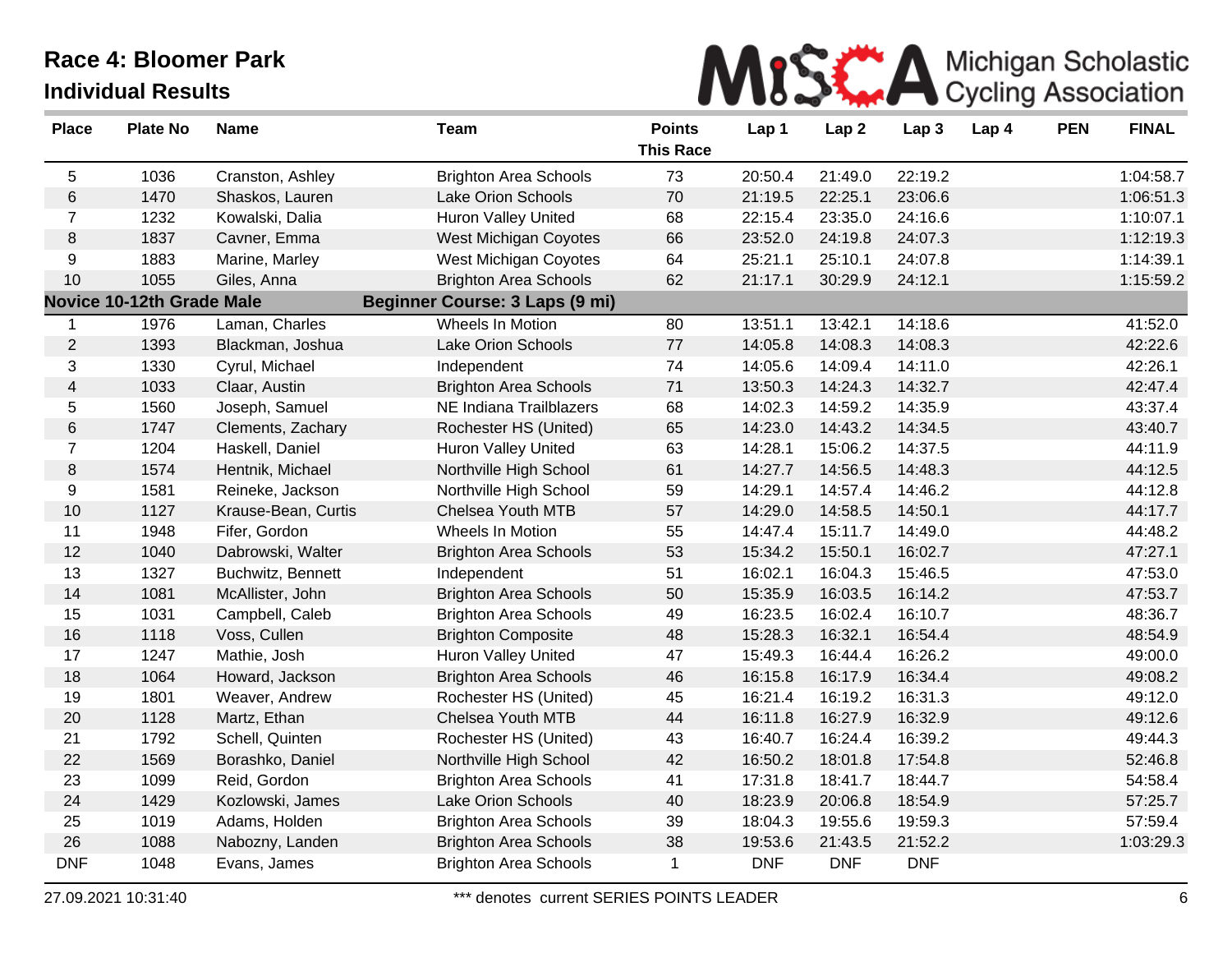

| <b>Place</b>            | <b>Plate No</b>                   | <b>Name</b>          | <b>Team</b>                    | <b>Points</b>    | Lap 1   | Lap <sub>2</sub> | Lap <sub>3</sub> | Lap 4 | <b>PEN</b> | <b>FINAL</b> |
|-------------------------|-----------------------------------|----------------------|--------------------------------|------------------|---------|------------------|------------------|-------|------------|--------------|
|                         |                                   |                      |                                | <b>This Race</b> |         |                  |                  |       |            |              |
|                         | <b>Novice 9th Grade Male</b>      |                      | Beginner Course: 3 Laps (9 mi) |                  |         |                  |                  |       |            |              |
| $\mathbf{1}$            | 1280                              | Sanchez, Noah        | <b>Huron Valley United</b>     | 80               | 13:14.0 | 13:49.4          | 13:47.1          |       |            | 40:50.7      |
| $\mathbf{2}$            | 1119                              | Voss, Sawyer         | <b>Brighton Composite</b>      | 77               | 13:37.9 | 13:54.6          | 13:55.9          |       |            | 41:28.5      |
| $\mathfrak{S}$          | 1277                              | Rossetti, Austin     | <b>Huron Valley Composite</b>  | 74               | 13:37.9 | 13:54.4          | 13:57.8          |       |            | 41:30.3      |
| 4                       | 1421                              | Houston, Tyler       | <b>Lake Orion Schools</b>      | 71               | 14:00.5 | 13:57.0          | 14:07.3          |       |            | 42:05.0      |
| 5                       | 1576                              | Holm, Brody          | Northville High School         | 68               | 13:50.0 | 14:07.0          | 14:09.6          |       |            | 42:06.8      |
| 6                       | 1578                              | Matsumoto, Naoki     | Northville High School         | 65               | 14:02.1 | 14:34.0          | 14:31.4          |       |            | 43:07.5      |
| $\overline{7}$          | 1546                              | Wolohan, Matthew     | <b>Midland MTB Crew</b>        | 63               | 14:25.4 | 14:29.4          | 14:52.0          |       |            | 43:46.9      |
| 8                       | 1972                              | Knight, Stuart       | Wheels In Motion               | 61               | 14:17.1 | 14:33.2          | 15:03.7          |       |            | 43:54.1      |
| 9                       | 1630                              | Brimm, Riley         | Rochester Area (RARA)          | 59               | 14:41.0 | 14:37.8          | 14:46.2          |       |            | 44:05.0      |
| 10                      | 1379                              | Taylor, Blake        | Independent                    | 57               | 14:28.2 | 14:39.1          | 15:16.2          |       |            | 44:23.6      |
| 11                      | 1238                              | Lisabeth, Leo        | Huron Valley United            | 55               | 14:43.2 | 15:10.8          | 15:19.8          |       |            | 45:13.9      |
| 12                      | 1416                              | Gross, Devon         | <b>Lake Orion Schools</b>      | 53               | 14:31.7 | 15:33.0          | 15:25.0          |       |            | 45:29.8      |
| 13                      | 1049                              | Farmer, William      | <b>Brighton Area Schools</b>   | 51               | 14:47.5 | 15:37.1          | 15:12.8          |       |            | 45:37.5      |
| 14                      | 1933                              | Anderson, Frank      | Wheels In Motion               | 50               | 16:52.4 | 14:31.5          | 14:27.1          |       |            | 45:51.2      |
| 15                      | 1608                              | Paik, Tyler          | Orange Krush                   | 49               | 14:43.4 | 15:39.3          | 15:42.1          |       |            | 46:04.9      |
| 16                      | 1668                              | Laporte, Grant       | Rochester Area (RARA)          | 48               | 15:14.5 | 15:13.9          | 15:46.5          |       |            | 46:15.0      |
| 17                      | 1765                              | Holt, Mitchell       | Rochester HS (United)          | 47               | 15:15.8 | 15:53.3          | 15:33.1          |       |            | 46:42.3      |
| 18                      | 1613                              | Timm, Evan           | Orange Krush                   | 46               | 14:41.8 | 16:05.1          | 16:28.1          |       |            | 47:15.1      |
| 19                      | 1570                              | Denby, Colin         | Northville High School         | 45               | 15:50.0 | 15:53.2          | 15:52.0          |       |            | 47:35.3      |
| 20                      | 1773                              | Luna, Diego          | Rochester HS (United)          | 44               | 15:11.3 | 15:59.1          | 16:27.5          |       |            | 47:38.0      |
| 21                      | 5013                              | McClure, Matthew     | Northville High School         | 43               | 15:29.7 | 16:13.0          | 16:22.9          |       |            | 48:05.7      |
| 22                      | 1741                              | Bloom, Conner        | Rochester HS (United)          | 42               | 15:45.6 | 16:24.6          | 16:35.1          |       |            | 48:45.3      |
| 23                      | 1042                              | deChavez, Joseph     | <b>Brighton Area Schools</b>   | 41               | 15:57.3 | 16:38.7          | 16:31.6          |       |            | 49:07.7      |
| 24                      | 1462                              | Perez, Aiden         | <b>Lake Orion Schools</b>      | 40               | 16:10.8 | 17:15.6          | 17:33.7          |       |            | 51:00.2      |
| 25                      | 1090                              | Osterman, Jude       | <b>Brighton Area Schools</b>   | 39               | 14:29.9 | 16:34.1          | 21:22.1          |       |            | 52:26.2      |
| 26                      | 1889                              | Mears, Henry         | West Michigan Coyotes          | 38               | 17:32.5 | 18:27.6          | 19:32.0          |       |            | 55:32.2      |
| 27                      | 1113                              | Tarnacki, Joseph     | <b>Brighton Area Schools</b>   | 37               | 19:07.5 | 21:06.1          | 23:49.8          |       |            | 1:04:03.4    |
|                         | <b>Novice 9-12th Grade Female</b> |                      | Beginner Course: 3 Laps (9 mi) |                  |         |                  |                  |       |            |              |
|                         | 1894                              | Natter, Camille      | West Michigan Coyotes          | 80               | 14:24.1 | 14:54.3          | 15:00.9          |       |            | 44:19.3      |
| $\mathbf{2}$            | 1734                              | Weaver, Abigail      | Rochester Area (RARA)          | 77               | 14:45.2 | 15:50.4          | 15:16.4          |       |            | 45:52.1      |
| 3                       | 1467                              | Ruggirello, Izabella | <b>Lake Orion Schools</b>      | 74               | 15:19.9 | 15:22.2          | 15:26.0          |       |            | 46:08.2      |
| $\overline{\mathbf{4}}$ | 1179                              | Carnaghi, Savannah   | Huron Valley United            | 71               | 15:21.3 | 15:43.1          | 16:05.0          |       |            | 47:09.6      |
| 5                       | 1053                              | Fribley, Olivia      | <b>Brighton Area Schools</b>   | 68               | 15:37.4 | 16:29.8          | 16:43.3          |       |            | 48:50.6      |

27.09.2021 10:31:40 \*\*\* denotes current SERIES POINTS LEADER 7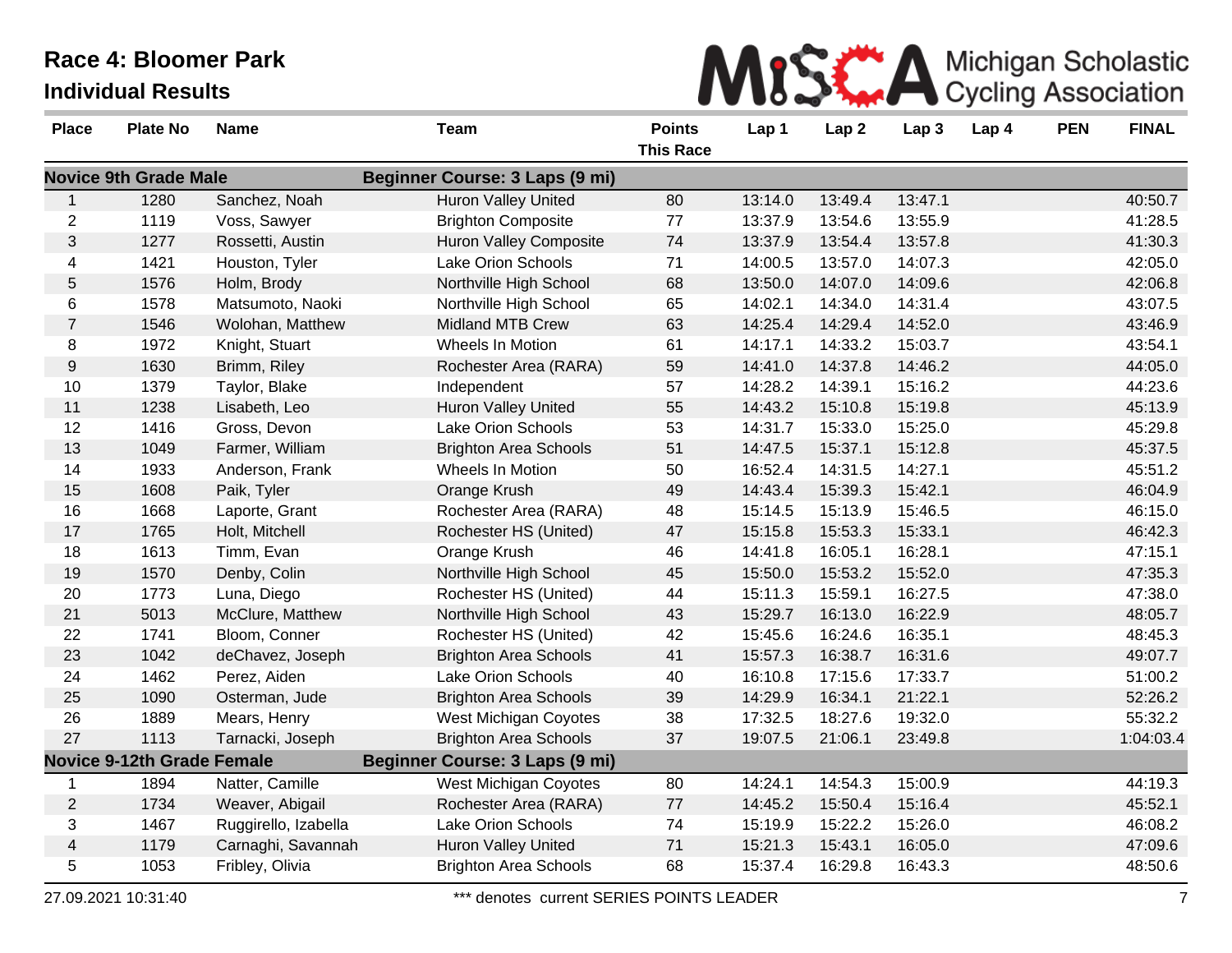

| <b>Place</b>     | <b>Plate No</b>              | <b>Name</b>           | <b>Team</b>                    | <b>Points</b><br><b>This Race</b> | Lap 1      | Lap <sub>2</sub> | Lap <sub>3</sub> | Lap 4 | <b>PEN</b> | <b>FINAL</b> |
|------------------|------------------------------|-----------------------|--------------------------------|-----------------------------------|------------|------------------|------------------|-------|------------|--------------|
| 6                | 1672                         | Longo, Sofia          | Rochester Area (RARA)          | 65                                | 16:36.9    | 16:59.4          | 16:54.6          |       |            | 50:31.1      |
| $\overline{7}$   | 1563                         | Potsander, Selah      | NE Indiana Trailblazers        | 63                                | 17:06.4    | 17:41.6          | 17:48.6          |       |            | 52:36.8      |
| 8                | 1916                         | Tuohy, Desiree        | <b>West Michigan Coyotes</b>   | 61                                | 17:34.5    | 18:17.8          | 17:50.6          |       |            | 53:43.0      |
| 9                | 1278                         | Russell, Kennedy      | Huron Valley United            | 59                                | 17:37.5    | 17:57.2          | 18:20.3          |       |            | 53:55.1      |
| 10               | 1454                         | Murray, Lauren        | Lake Orion Schools             | 57                                | 17:31.6    | 18:17.4          | 18:22.1          |       |            | 54:11.2      |
| 11               | 1357                         | Martin, Chloe         | Independent                    | 55                                | 19:09.0    | 20:40.7          | 19:52.7          |       |            | 59:42.5      |
| 12               | 1396                         | Clelland, Samantha    | Lake Orion Schools             | 53                                | 19:37.3    | 22:15.9          | 22:35.0          |       |            | 1:04:28.3    |
| <b>DNF</b>       | 1813                         | Oliver, Daisy         | Independent                    | $\mathbf{1}$                      | <b>DNF</b> | <b>DNF</b>       | <b>DNF</b>       |       |            |              |
|                  | <b>Novice 8th Grade Male</b> |                       | Beginner Course: 3 Laps (9 mi) |                                   |            |                  |                  |       |            |              |
| $\mathbf{1}$     | 1935                         | Beck, Henry           | Wheels In Motion               | 70                                | 12:54.0    | 13:32.4          | 13:26.9          |       |            | 39:53.4      |
| $\overline{2}$   | 1596                         | Dell, Zeke            | Orange Krush                   | 67                                | 13:29.8    | 13:33.0          | 13:54.8          |       |            | 40:57.7      |
| 3                | 1117                         | Vogt, Carmen          | <b>Brighton Area Schools</b>   | 64                                | 13:25.4    | 13:40.9          | 14:10.5          |       |            | 41:17.0      |
| 4                | 1739                         | Williams, Brayden     | Rochester Area (RARA)          | 61                                | 13:42.0    | 14:09.7          | 13:59.3          |       |            | 41:51.1      |
| $\sqrt{5}$       | 1466                         | Rheault, Drew         | Lake Orion Schools             | 58                                | 14:07.7    | 14:12.2          | 13:56.1          |       |            | 42:16.0      |
| 6                | 1595                         | Dell, Edward          | Orange Krush                   | 55                                | 14:07.9    | 14:13.4          | 13:56.6          |       |            | 42:18.1      |
| $\overline{7}$   | 1991                         | Picinotti, Van        | Wheels In Motion               | 53                                | 14:10.1    | 14:11.8          | 14:20.3          |       |            | 42:42.3      |
| 8                | 1035                         | Cory, Mitchell        | <b>Brighton Area Schools</b>   | 51                                | 14:21.1    | 14:09.5          | 14:13.6          |       |            | 42:44.3      |
| $\boldsymbol{9}$ | 1311                         | Wilson, Brady         | <b>Huron Valley United</b>     | 49                                | 14:09.6    | 14:15.6          | 14:46.8          |       |            | 43:12.2      |
| 10               | 1947                         | Ellis, Henry          | Wheels In Motion               | 47                                | 14:14.2    | 14:28.5          | 15:35.8          |       |            | 44:18.5      |
| 11               | 1683                         | Morales-Zozaya, Gorka | Rochester Area (RARA)          | 45                                | 14:12.7    | 14:47.0          | 15:19.6          |       |            | 44:19.4      |
| 12               | 1598                         | Greene, Eagan         | Orange Krush                   | 43                                | 14:34.8    | 14:55.5          | 15:13.9          |       |            | 44:44.3      |
| 13               | 1041                         | Day, Brett            | <b>Brighton Area Schools</b>   | 41                                | 14:24.9    | 14:58.9          | 15:45.5          |       |            | 45:09.4      |
| 14               | 1450                         | Mucci, Anthony        | Lake Orion Schools             | 40                                | 15:11.9    | 15:05.9          | 15:14.2          |       |            | 45:32.0      |
| 15               | 1448                         | Morgan, Kevin         | Lake Orion Schools             | 39                                | 14:57.3    | 15:21.0          | 15:14.1          |       |            | 45:32.6      |
| 16               | 1161                         | Boyd, Aiden           | <b>Huron Valley United</b>     | 38                                | 15:06.0    | 15:51.2          | 15:36.6          |       |            | 46:33.9      |
| 17               | 1746                         | Chen, Johnson         | Rochester HS (United)          | 37                                | 16:05.5    | 15:05.9          | 15:57.4          |       |            | 47:09.0      |
| 18               | 1956                         | Helms, Hayden         | Wheels In Motion               | 36                                | 15:04.3    | 15:53.9          | 16:55.2          |       |            | 47:53.5      |
| 19               | 1106                         | Schandevel, Kyle      | <b>Brighton Area Schools</b>   | 35                                | 15:55.7    | 15:49.5          | 16:29.6          |       |            | 48:14.8      |
| 20               | 5061                         | Farlee, Matthew       | NE Indiana Trailblazers        | 34                                | 16:07.0    | 15:47.8          | 17:04.3          |       |            | 48:59.2      |
| 21               | 1215                         | Jackson, Calvin       | <b>Huron Valley United</b>     | 33                                | 15:48.4    | 16:55.9          | 16:53.0          |       |            | 49:37.5      |
| 22               | 1662                         | Kotenko, Kenneth      | Rochester Area (RARA)          | 32                                | 16:05.2    | 17:12.1          | 16:27.3          |       |            | 49:44.7      |
| 23               | 1385                         | Accardo, Gavin        | Lake Orion Schools             | 31                                | 16:06.8    | 17:09.5          | 16:43.0          |       |            | 49:59.4      |
| 24               | 1612                         | Thompson, Jacob       | Orange Krush                   | 30                                | 16:29.3    | 16:48.8          | 16:44.3          |       |            | 50:02.5      |
| 25               | 1123                         | Anderson, Cash        | Chelsea Youth MTB              | 29                                | 16:34.6    | 17:39.1          | 16:47.6          |       |            | 51:01.4      |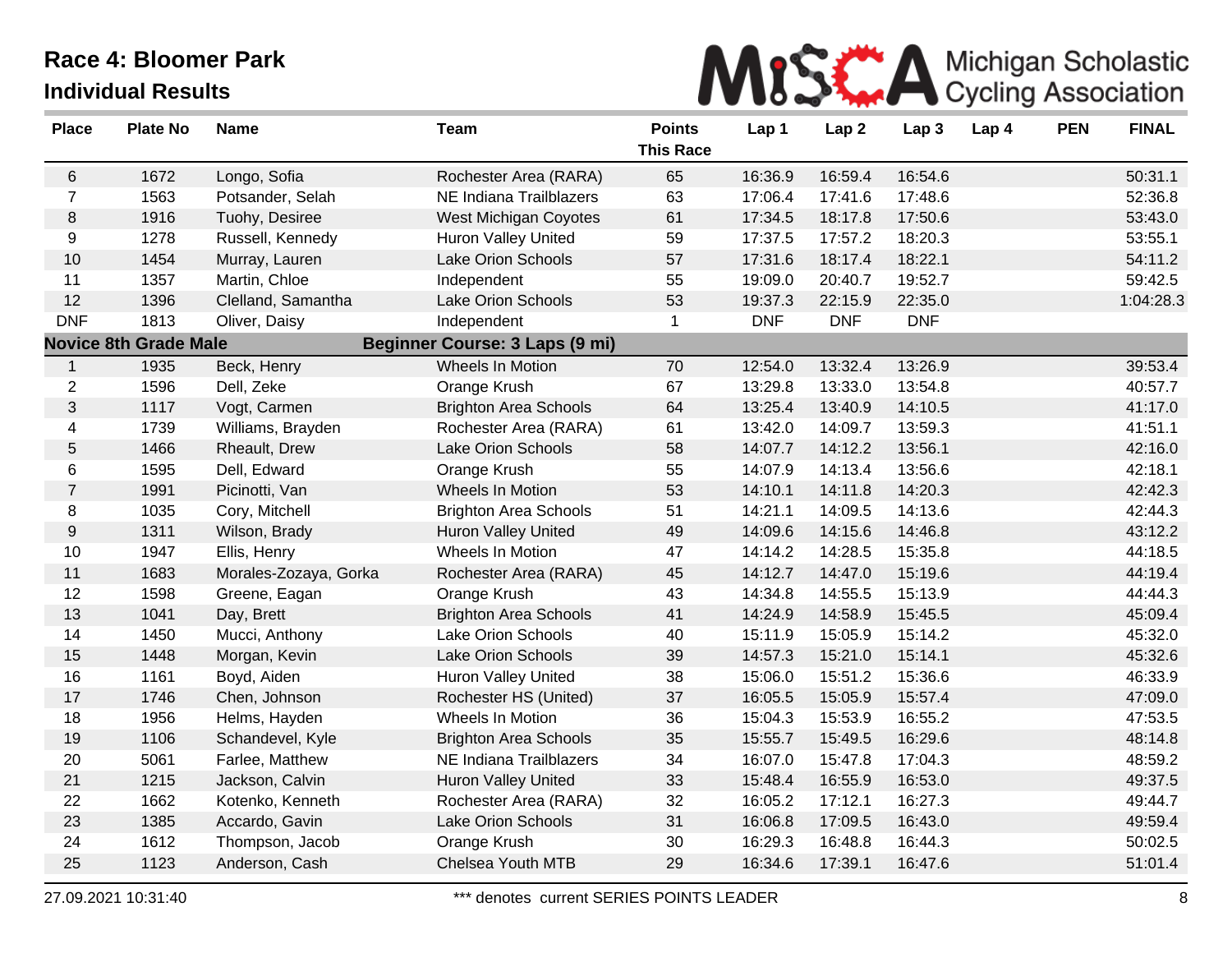

| <b>Place</b>     | <b>Plate No</b>              | <b>Name</b>           | <b>Team</b>                           | <b>Points</b><br><b>This Race</b> | Lap 1   | Lap <sub>2</sub> | Lap <sub>3</sub> | Lap 4 | <b>PEN</b> | <b>FINAL</b> |
|------------------|------------------------------|-----------------------|---------------------------------------|-----------------------------------|---------|------------------|------------------|-------|------------|--------------|
| 26               | 1988                         | Nazario, Dominic      | Wheels In Motion                      | 28                                | 16:33.5 | 17:43.8          | 18:21.3          |       |            | 52:38.7      |
| 27               | 1045                         | Diamond, Brayden      | <b>Brighton Area Schools</b>          | 27                                | 17:17.5 | 17:42.7          | 18:27.2          |       |            | 53:27.6      |
| 28               | 5012                         | Nelson, Bodie         | Independent                           | 26                                | 17:12.4 | 17:49.3          | 18:27.2          |       |            | 53:29.0      |
| 29               | 1054                         | Galloway, Logan       | <b>Brighton Area Schools</b>          | 25                                | 17:17.9 | 18:00.5          | 18:49.7          |       |            | 54:08.2      |
| 30               | 1329                         | Cook, Aiden           | Chelsea Youth MTB                     | 24                                | 17:58.1 | 19:54.8          | 20:13.2          |       |            | 58:06.2      |
| 31               | 1388                         | Aquilina, Ryan        | <b>Lake Orion Schools</b>             | 23                                | 19:38.5 | 21:51.4          | 24:49.8          |       |            | 1:06:19.9    |
| 32               | 1480                         | West, Owen            | Lake Orion Schools                    | 22                                | 23:17.3 | 24:34.3          | 24:32.4          |       |            | 1:12:24.1    |
| 33               | 1408                         | Fox, Berkley          | <b>Lake Orion Schools</b>             | 21                                | 22:43.6 | 27:25.1          | 24:16.6          |       |            | 1:14:25.3    |
| 34               | 1447                         | Morgan, Jacob         | Lake Orion Schools                    | 20                                | 27:40.9 | 33:58.2          | 37:48.6          |       |            | 1:39:27.8    |
|                  | <b>Novice 7th Grade Male</b> |                       | <b>Beginner Course: 3 Laps (9 mi)</b> |                                   |         |                  |                  |       |            |              |
| $\mathbf{1}$     | 1190                         | Crane, Parker         | <b>Huron Valley United</b>            | 70                                | 13:45.7 | 14:06.9          | 13:42.2          |       |            | 41:34.8      |
| $\mathbf{2}$     | 1614                         | Villemure, Garrett    | Orange Krush                          | 67                                | 13:56.5 | 13:55.0          | 13:47.8          |       |            | 41:39.4      |
| $\mathfrak{B}$   | 1183                         | Christensen, Soren    | <b>Huron Valley United</b>            | 64                                | 13:51.4 | 14:04.5          | 14:09.5          |       |            | 42:05.5      |
| 4                | 1632                         | Carnwath, Caleb       | Rochester Area (RARA)                 | 61                                | 13:45.3 | 14:53.0          | 14:57.3          |       |            | 43:35.8      |
| $5\,$            | 1715                         | Smith, Logan          | Rochester Area (RARA)                 | 58                                | 14:19.9 | 14:58.3          | 14:26.7          |       |            | 43:45.0      |
| $\,6$            | 1907                         | Roberts, Easton       | West Michigan Coyotes                 | 55                                | 14:27.2 | 14:58.1          | 14:38.8          |       |            | 44:04.2      |
| $\overline{7}$   | 1721                         | Truelove III, Ralph   | Rochester Area (RARA)                 | 53                                | 14:56.2 | 15:09.9          | 14:32.5          |       |            | 44:38.6      |
| $\bf 8$          | 1002                         | Brinker, Nathan       | <b>Brandon Youth MTB</b>              | 51                                | 14:53.1 | 15:11.3          | 15:09.2          |       |            | 45:13.7      |
| $\boldsymbol{9}$ | 1001                         | Blackmer, Colton      | <b>Brandon Youth MTB</b>              | 49                                | 14:53.9 | 15:11.3          | 15:09.5          |       |            | 45:14.8      |
| 10               | 1433                         | LaGest, Nathan        | Lake Orion Schools                    | 47                                | 14:54.4 | 15:23.7          | 15:00.9          |       |            | 45:19.1      |
| 11               | 1109                         | Smith, Garrett        | <b>Brighton Area Schools</b>          | 45                                | 14:55.3 | 15:31.0          | 15:01.5          |       |            | 45:27.9      |
| 12               | 1785                         | Rodda, Tyler          | Rochester HS (United)                 | 43                                | 15:44.5 | 15:54.4          | 15:23.2          |       |            | 47:02.2      |
| 13               | 1503                         | Gessford, Logan       | <b>Midland MTB Crew</b>               | 41                                | 15:24.0 | 15:43.9          | 16:02.3          |       |            | 47:10.3      |
| 14               | 1279                         | Sanborn, Brady        | Huron Valley United                   | 40                                | 14:54.3 | 15:31.2          | 16:50.2          |       |            | 47:15.9      |
| 15               | 1587                         | Bordine, Jaxson       | Orange Krush                          | 39                                | 15:13.2 | 16:02.8          | 16:17.4          |       |            | 47:33.5      |
| 16               | 1387                         | Ahn, Cameron          | Lake Orion Schools                    | 38                                | 16:02.7 | 16:08.6          | 15:48.3          |       |            | 47:59.7      |
| 17               | 1857                         | Fournier, Braedon     | <b>West Michigan Coyotes</b>          | 37                                | 15:23.0 | 16:15.9          | 16:32.8          |       |            | 48:11.8      |
| 18               | 1700                         | Pugno-Mailey, Obadiah | Rochester Area (RARA)                 | 36                                | 16:40.3 | 16:43.1          | 16:34.2          |       |            | 49:57.7      |
| 19               | 1395                         | Clelland, Colten      | <b>Lake Orion Schools</b>             | 35                                | 16:27.6 | 16:43.4          | 16:50.2          |       |            | 50:01.3      |
| 20               | 1451                         | Mucci, Joseph         | Lake Orion Schools                    | 34                                | 16:27.9 | 17:18.9          | 18:25.4          |       |            | 52:12.3      |
| 21               | 1731                         | Vollmayer, Vincent    | Rochester Area (RARA)                 | 33                                | 17:25.4 | 17:33.7          | 18:14.9          |       |            | 53:14.0      |
| 22               | 1623                         | Barker, Owen          | Rochester Area (RARA)                 | 32                                | 16:39.5 | 18:52.6          | 18:19.9          |       |            | 53:52.1      |
| 23               | 1686                         | Muenk, Cullen         | Rochester Area (RARA)                 | 31                                | 18:19.6 | 17:44.2          | 17:50.2          |       |            | 53:54.1      |
| 24               | 1518                         | Myers, Jackson        | <b>Midland MTB Crew</b>               | 30                                | 18:07.8 | 18:31.7          | 19:13.3          |       |            | 55:52.9      |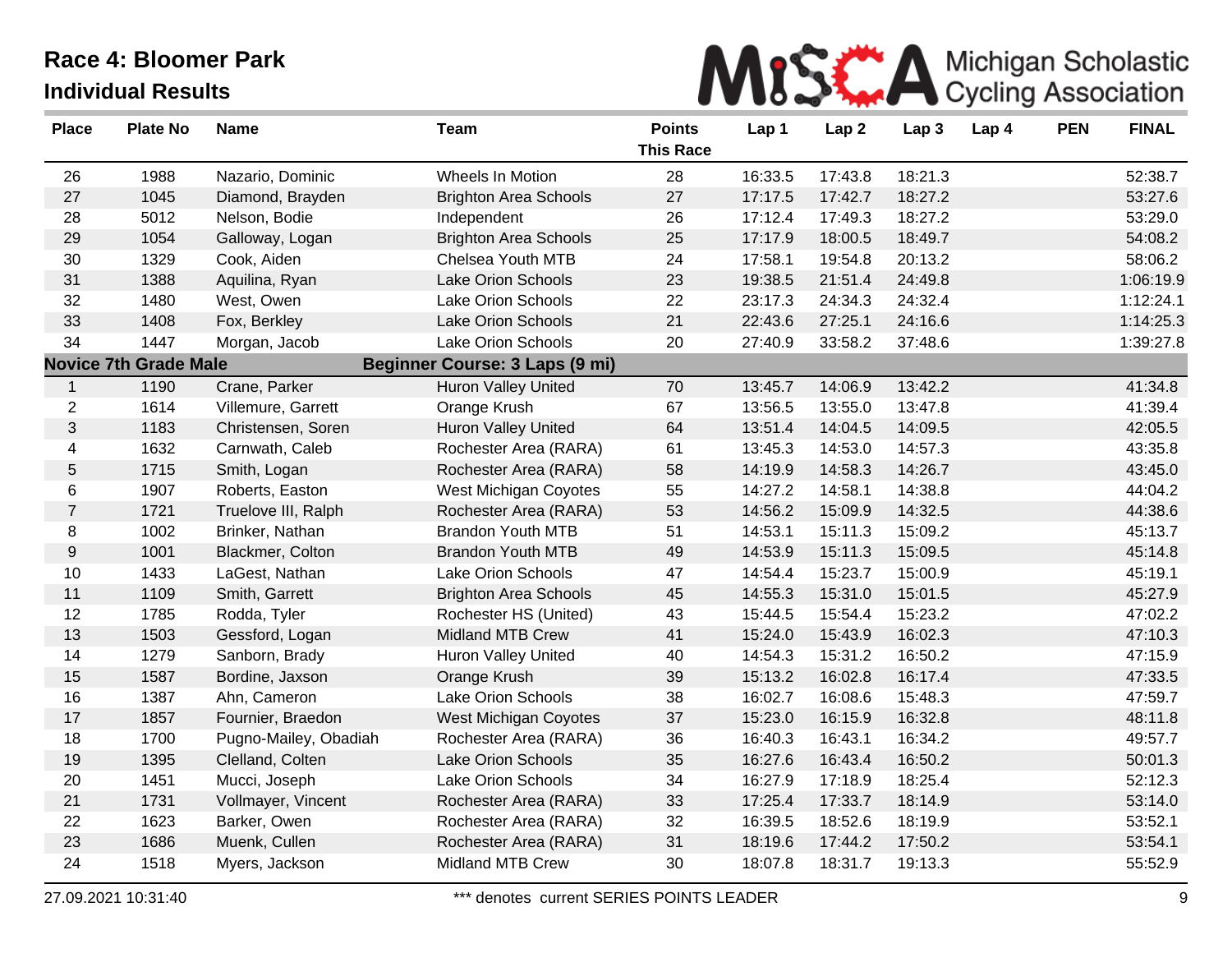

| <b>Place</b>   | <b>Plate No</b>                  | <b>Name</b>            | <b>Team</b>                           | <b>Points</b><br><b>This Race</b> | Lap 1   | Lap2    | Lap <sub>3</sub> | Lap 4 | <b>PEN</b> | <b>FINAL</b> |
|----------------|----------------------------------|------------------------|---------------------------------------|-----------------------------------|---------|---------|------------------|-------|------------|--------------|
| 25             | 1404                             | Florence, Landon       | <b>Lake Orion Schools</b>             | 29                                | 17:36.5 | 18:32.3 | 19:44.8          |       |            | 55:53.7      |
| 26             | 1627                             | Beros, Carter          | Rochester Area (RARA)                 | 28                                | 18:19.7 | 18:00.7 | 20:14.3          |       |            | 56:34.8      |
| 27             | 1255                             | Miller, Chase          | Huron Valley United                   | 27                                | 18:17.3 | 20:00.1 | 19:54.3          |       |            | 58:11.8      |
| 28             | 1609                             | Schiffman, Eamon       | Orange Krush                          | 26                                | 19:03.8 | 19:32.4 | 20:06.2          |       |            | 58:42.6      |
| 29             | 1706                             | Rentrop, Luis          | Rochester Area (RARA)                 | 25                                | 19:19.9 | 20:14.5 | 19:52.6          |       |            | 59:27.0      |
| 30             | 1406                             | Flores, Lennon         | <b>Lake Orion Schools</b>             | 24                                | 19:03.4 | 20:04.8 | 21:33.2          |       |            | 1:00:41.5    |
| 31             | 1205                             | Haupt, Jonah           | <b>Huron Valley United</b>            | 23                                | 18:56.8 | 20:46.9 | 21:41.6          |       |            | 1:01:25.4    |
| 32             | 1473                             | Stabenow, Walter       | Lake Orion Schools                    | 22                                | 19:17.9 | 21:12.1 | 21:37.3          |       |            | 1:02:07.4    |
|                | <b>Novice 6th Grade Male</b>     |                        | <b>Beginner Course: 3 Laps (9 mi)</b> |                                   |         |         |                  |       |            |              |
| $\mathbf{1}$   | 1554                             | Cordes, Levi           | NE Indiana Trailblazers               | 70                                | 14:42.4 | 14:36.6 | 14:41.5          |       |            | 44:00.7      |
| $\overline{2}$ | 1674                             | Mahoney, Gabriel       | Rochester Area (RARA)                 | 67                                | 14:40.3 | 14:37.2 | 14:43.5          |       |            | 44:01.1      |
| $\mathfrak{S}$ | 1295                             | Thielen, Nicholas      | <b>Huron Valley United</b>            | 64                                | 14:42.9 | 14:38.2 | 15:26.4          |       |            | 44:47.5      |
| 4              | 1317                             | Wolcott, Nolan         | <b>Huron Valley United</b>            | 61                                | 15:17.1 | 15:47.8 | 16:34.2          |       |            | 47:39.2      |
| 5              | 1394                             | Cervin, Gannon         | <b>Lake Orion Schools</b>             | 58                                | 15:15.2 | 16:34.5 | 16:38.2          |       |            | 48:28.1      |
| 6              | 1585                             | Adkins, Cole           | Orange Krush                          | 55                                | 16:11.1 | 16:24.8 | 16:39.0          |       |            | 49:15.0      |
| $\overline{7}$ | 1684                             | Morales-Zozaya, Matteo | Rochester Area (RARA)                 | 53                                | 16:09.5 | 16:33.9 | 17:14.5          |       |            | 49:57.9      |
| 8              | 1705                             | Rentrop, Lennox        | Rochester Area (RARA)                 | 51                                | 16:12.7 | 17:02.4 | 16:56.8          |       |            | 50:12.0      |
| 9              | 1348                             | Hyde, Liam             | Independent                           | 49                                | 15:59.4 | 17:14.2 | 17:37.1          |       |            | 50:50.7      |
| $10$           | 1693                             | Patyi, Roman           | Rochester Area (RARA)                 | 47                                | 16:48.7 | 17:24.0 | 17:49.7          |       |            | 52:02.5      |
| 11             | 1690                             | Novak, Kyle            | Rochester Area (RARA)                 | 45                                | 17:39.6 | 18:37.2 | 19:34.4          |       |            | 55:51.3      |
| 12             | 1472                             | Soule, Charlie         | Lake Orion Schools                    | 43                                | 19:02.8 | 18:43.2 | 19:05.9          |       |            | 56:52.0      |
| 13             | 1667                             | LaFever, Wesley        | Rochester Area (RARA)                 | 41                                | 17:54.9 | 19:41.0 | 19:31.1          |       |            | 57:07.0      |
| 14             | 1052                             | Frey, Jack             | <b>Brighton Area Schools</b>          | 40                                | 18:18.9 | 19:43.5 | 19:28.4          |       |            | 57:31.0      |
| 15             | 1163                             | Boyd, Brock            | <b>Huron Valley United</b>            | 39                                | 18:59.8 | 19:20.7 | 19:14.9          |       |            | 57:35.6      |
| 16             | 1707                             | Roberts, Kane          | Rochester Area (RARA)                 | 38                                | 19:35.2 | 21:05.5 | 21:37.6          |       |            | 1:02:18.3    |
| 17             | 1015                             | Savoie, Ryan           | <b>Brandon Youth MTB</b>              | 37                                | 18:46.2 | 23:14.2 | 25:58.2          |       |            | 1:07:58.7    |
| 18             | 1434                             | Lawless, Britton       | <b>Lake Orion Schools</b>             | 36                                | 21:09.6 | 23:02.9 | 24:05.1          |       |            | 1:08:17.7    |
| 19             | 1808                             | Martz, Aiden           | South Lyon Youth MTB                  | 35                                | 21:32.1 | 23:05.6 | 24:14.9          |       |            | 1:08:52.7    |
| 20             | 1485                             | Zsenyuk, Landon        | <b>Lake Orion Schools</b>             | 34                                | 19:59.9 | 21:11.3 | 22:50.7          |       | 05:00      | 1:09:02.1    |
|                | <b>Novice 6-8th Grade Female</b> |                        | Beginner Course: 3 Laps (9 mi)        |                                   |         |         |                  |       |            |              |
| $\mathbf{1}$   | 1370                             | Schultz, Brianna       | Independent                           | 70                                | 14:21.0 | 14:41.8 | 14:39.6          |       |            | 43:42.5      |
| $\overline{2}$ | 1692                             | Opfer, Katja           | Rochester Area (RARA)                 | 67                                | 14:33.1 | 14:41.5 | 14:57.9          |       |            | 44:12.6      |
| $\mathfrak{S}$ | 1738                             | Williams, Aurora       | Rochester Area (RARA)                 | 64                                | 14:53.6 | 14:59.2 | 15:15.5          |       |            | 45:08.4      |
| 4              | 1929                             | Whitmer, Brigid        | West Michigan Coyotes                 | 61                                | 14:52.8 | 15:15.3 | 15:08.8          |       |            | 45:16.9      |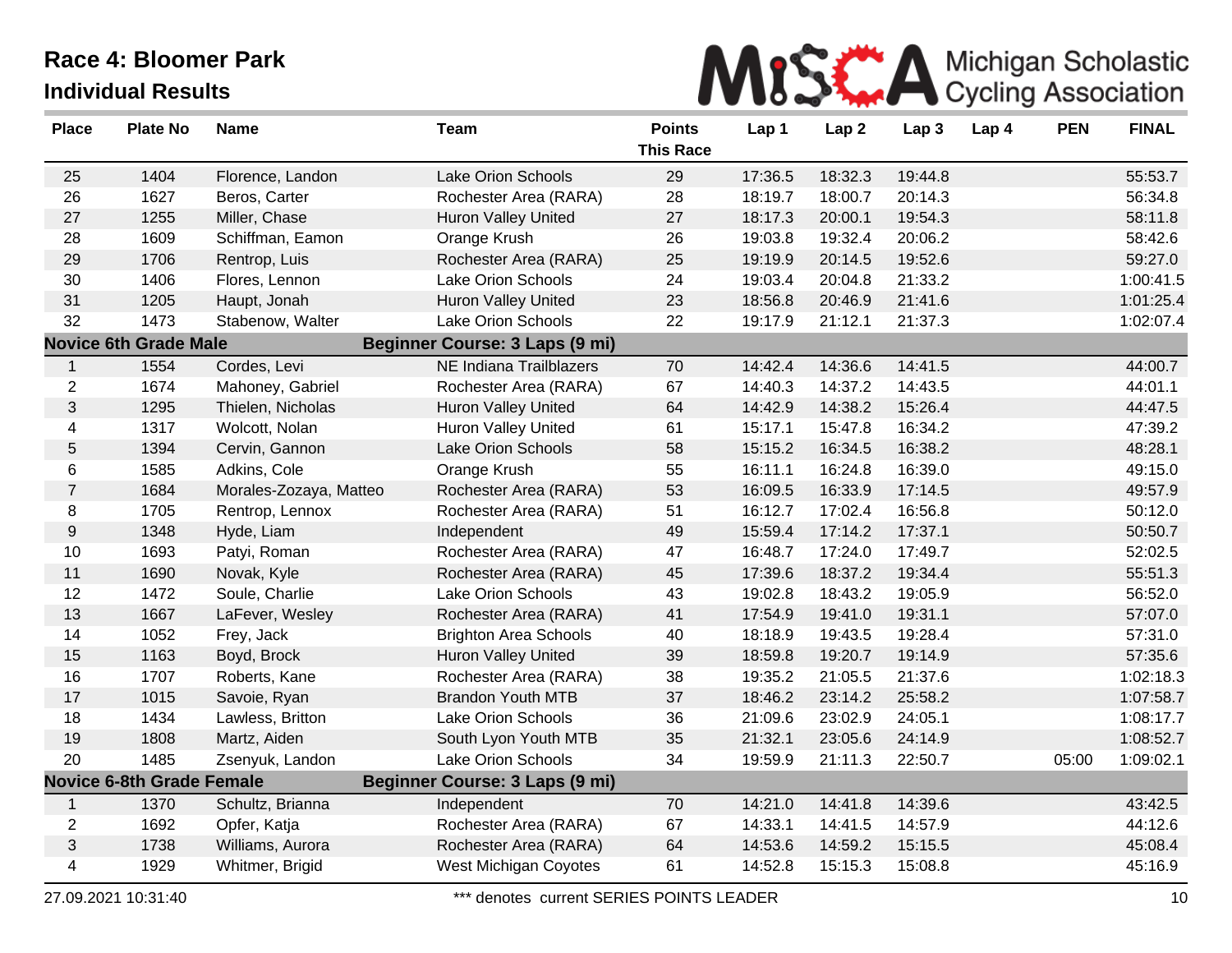

| <b>Plate No</b> | <b>Name</b>          | <b>Team</b>                     | <b>Points</b><br><b>This Race</b>     | Lap 1   | Lap <sub>2</sub> | Lap <sub>3</sub> | Lap 4              | <b>PEN</b> | <b>FINAL</b> |
|-----------------|----------------------|---------------------------------|---------------------------------------|---------|------------------|------------------|--------------------|------------|--------------|
| 1559            | Joseph, Lilly        | NE Indiana Trailblazers         | 58                                    | 15:12.6 | 15:56.2          | 15:43.6          |                    |            | 46:52.5      |
| 1981            | Luke, Sylvia         | Wheels In Motion                | 55                                    | 15:34.1 | 16:00.6          | 15:53.2          |                    |            | 47:28.1      |
| 1022            | Babas, Olivia        | <b>Brighton Area Schools</b>    | 53                                    | 15:32.2 | 16:04.6          | 16:21.9          |                    |            | 47:58.8      |
| 1203            | Hartman, Mallory     | Huron Valley United             | 51                                    | 16:15.4 | 17:12.0          | 16:53.7          |                    |            | 50:21.2      |
| 1331            | Ellis, Sylvia        | Independent                     | 49                                    | 16:14.3 | 16:54.3          | 17:37.0          |                    |            | 50:45.7      |
| 1169            | Burke, Emma          | Huron Valley United             | 47                                    | 16:52.1 | 17:22.1          | 17:13.2          |                    |            | 51:27.5      |
| 1995            | Rogers, Samantha     | <b>Wheels In Motion</b>         | 45                                    | 16:53.9 | 17:30.3          | 17:51.7          |                    |            | 52:16.0      |
| 1649            | Dossey, Victoria     | Rochester Area (RARA)           | 43                                    | 16:54.8 | 17:35.8          | 19:46.2          |                    |            | 54:17.0      |
| 1735            | Weaver, Annalyse     | Rochester Area (RARA)           | 41                                    | 17:06.7 | 19:03.3          | 18:10.4          |                    |            | 54:20.5      |
| 1171            | Caldwell, Marin      | <b>Huron Valley United</b>      | 40                                    | 16:53.9 | 18:54.9          | 19:47.6          |                    |            | 55:36.6      |
| 1173            | Campbell, Ayla       | <b>Huron Valley United</b>      | 39                                    | 17:23.9 | 18:48.2          |                  |                    |            | 57:22.4      |
| 1177            | Carnaghi, Athena     | Huron Valley United             | 38                                    | 18:32.7 | 19:10.3          | 20:07.3          |                    |            | 57:50.3      |
| 1097            | Pruski, Cecilia      | <b>Brighton Area Schools</b>    | 37                                    | 17:59.1 | 19:50.3          | 20:55.3          |                    |            | 58:44.9      |
| 1184            | Christiansen, Annika | <b>Huron Valley United</b>      | 36                                    | 19:18.7 | 20:36.2          | 19:58.7          |                    |            | 59:53.7      |
| 5027            | Eicholtz, Kylie      | NE Indiana Trailblazers         | 35                                    | 17:44.1 | 18:44.5          | 23:52.8          |                    |            | 1:00:21.4    |
| 1941            | Bovee, Maya          | Wheels In Motion                | 34                                    | 22:09.8 | 22:37.5          | 23:20.7          |                    |            | 1:08:08.0    |
| 1730            | Vollmayer, Ella      | Rochester Area (RARA)           | 33                                    | 22:08.1 | 22:33.2          | 24:08.7          |                    |            | 1:08:50.1    |
| 1809            | Martz, Ella          | South Lyon Youth MTB            | 32                                    | 22:56.9 | 25:07.9          | 27:03.5          |                    |            | 1:15:08.4    |
| 1415            | Gizicki, Peyton      | Lake Orion Schools              | 31                                    | 22:59.2 | 26:06.4          | 26:08.9          |                    |            | 1:15:14.6    |
| 1242            | Luttenbacher, Olivia | <b>Huron Valley United</b>      | $\mathbf{1}$                          | 17:24.0 | 18:04.6          | <b>DNF</b>       |                    |            |              |
| 1430            | Ladensack, Mika      | Lake Orion Schools              | $\mathbf{1}$                          | 21:05.0 | <b>DNF</b>       | <b>DNF</b>       |                    |            |              |
|                 |                      |                                 |                                       |         |                  |                  |                    |            |              |
| 1848            | DeWall, Luke         | <b>West Michigan Coyotes</b>    | 70                                    | 13:12.9 | 13:39.8          | 14:02.1          |                    |            | 40:54.9      |
| 1390            | Babichev, Artem      | <b>Lake Orion Schools</b>       | 67                                    | 13:12.6 | 13:39.9          | 14:02.9          |                    |            | 40:55.5      |
| 1230            | Kollien, Sawyer      | <b>Huron Valley United</b>      | 64                                    | 13:14.5 | 14:12.0          | 14:23.6          |                    |            | 41:50.2      |
| 5001            | DelValle, Wyatt      | Independent                     | 61                                    | 13:45.6 | 14:42.3          | 14:59.5          |                    |            | 43:27.5      |
| 1697            | Pokowski, Tyler      | Rochester Area (RARA)           | 58                                    | 14:15.8 | 14:42.3          | 15:01.5          |                    |            | 43:59.7      |
| 1870            | Hughes, William      | West Michigan Coyotes           | 55                                    | 14:48.3 | 15:05.6          | 15:16.9          |                    |            | 45:10.9      |
| 1619            | Yessian, Grant       | Orange Krush                    | 53                                    | 14:46.7 | 15:51.4          | 15:43.7          |                    |            | 46:21.9      |
|                 | Keyes, James         | Orange Krush                    |                                       | 15:24.1 | 15:49.4          |                  |                    |            | 46:36.3      |
| 1555            | Cordes, Myles        | NE Indiana Trailblazers         | 49                                    | 15:24.9 | 15:50.2          | 16:06.5          |                    |            | 47:21.7      |
| 1836            | Carpenter, Kellen    | West Michigan Coyotes           | 47                                    | 15:38.1 | 17:53.7          | 17:40.4          |                    |            | 51:12.2      |
| 1339            | Garthoff, Sebastian  | Independent                     | 45                                    | 18:16.4 | 19:21.0          | 19:10.7          |                    |            | 56:48.3      |
| 1943            | Burton, Brayden      | Wheels In Motion                | 43                                    | 19:15.1 | 22:18.3          | 25:05.9          |                    |            | 1:06:39.5    |
|                 | 1601                 | <b>Advanced Elementary Male</b> | <b>Beginner Course: 3 Laps (9 mi)</b> | 51      |                  |                  | 21:10.2<br>15:22.7 |            |              |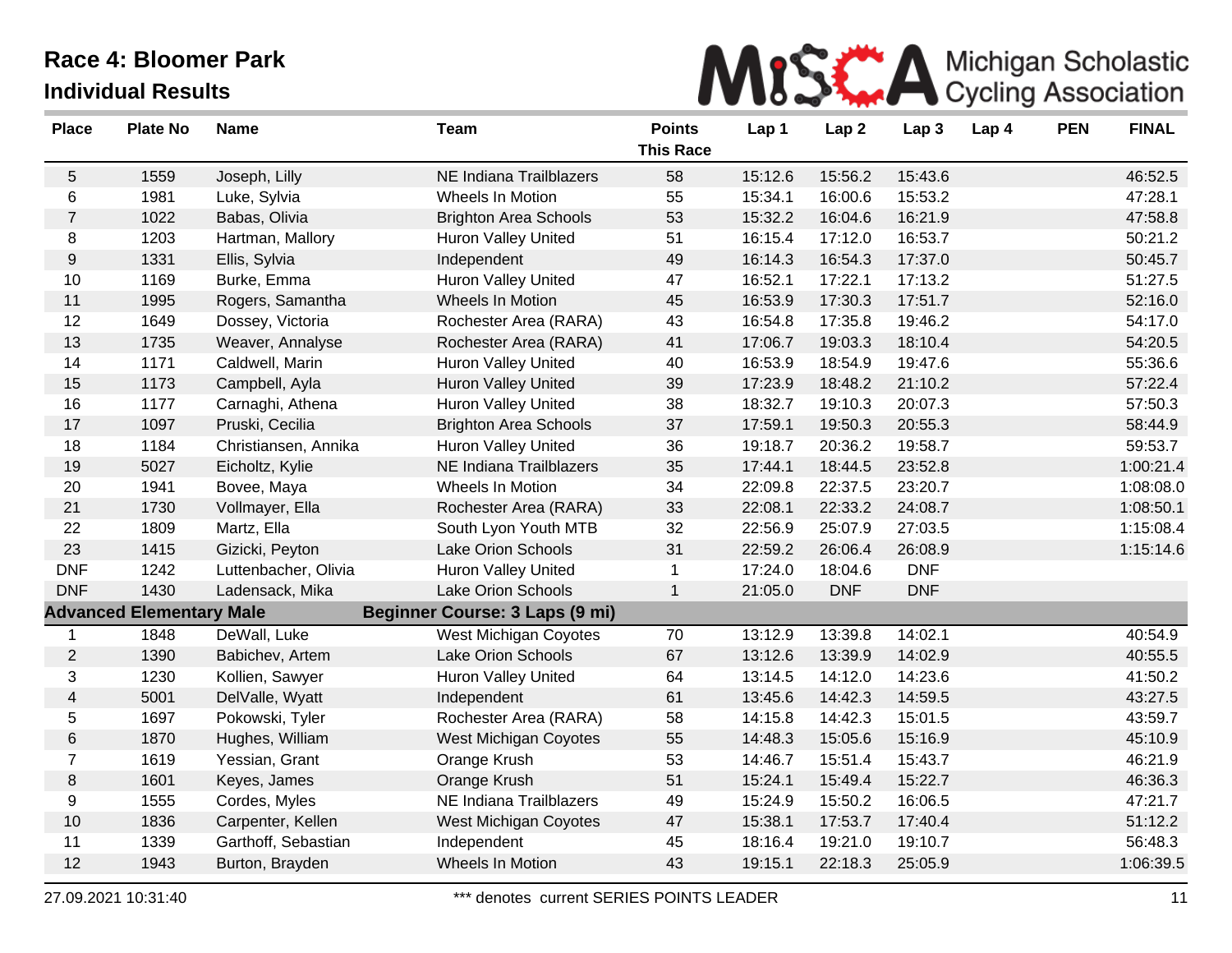

| <b>Place</b>   | <b>Plate No</b>                   | <b>Name</b>        | <b>Team</b>                    | <b>Points</b><br><b>This Race</b> | Lap 1   | Lap <sub>2</sub> | Lap <sub>3</sub> | Lap 4 | <b>PEN</b> | <b>FINAL</b> |
|----------------|-----------------------------------|--------------------|--------------------------------|-----------------------------------|---------|------------------|------------------|-------|------------|--------------|
|                | <b>Advanced Elementary Female</b> |                    | Beginner Course: 3 Laps (9 mi) |                                   |         |                  |                  |       |            |              |
| $\mathbf{1}$   | 1094                              | Pobocik, Olivia    | <b>Brighton Area Schools</b>   | 70                                | 14:21.1 | 15:14.7          | 14:58.7          |       |            | 44:34.6      |
| $\overline{c}$ | 1851                              | Drajka, Reese      | West Michigan Coyotes          | 67                                | 15:51.1 | 16:59.3          | 16:44.5          |       |            | 49:35.1      |
| 3              | 1189                              | Crane, Joanie      | Huron Valley United            | 64                                | 16:07.8 | 16:56.7          | 16:58.9          |       |            | 50:03.5      |
| $\overline{4}$ | 1418                              | Heist, Sylvie      | Lake Orion Schools             | 61                                | 16:18.5 | 17:01.4          | 17:31.9          |       |            | 50:52.0      |
| 5              | 1151                              | Bishop, Sabine     | Huron Valley United            | 58                                | 16:05.5 | 17:18.8          | 18:53.6          |       |            | 52:17.9      |
| 6              | 1167                              | Brzuchanski, Jane  | <b>Huron Valley United</b>     | 55                                | 17:41.0 | 19:09.4          | 18:35.6          |       |            | 55:26.1      |
| $\overline{7}$ | 1380                              | Trierweiler, Ocean | Independent                    | 53                                | 18:56.1 | 20:07.3          | 20:33.9          |       |            | 59:37.5      |
| 8              | 5018                              | Dick, Kacie        | Wheels In Motion               | 51                                | 24:02.1 | 24:21.1          | 33:33.4          |       |            | 1:21:56.8    |
|                | <b>Upper Elementary Male</b>      |                    | Beginner Course: 2 Laps (6 mi) |                                   |         |                  |                  |       |            |              |
|                | 1868                              | Hubbard, Tristan   | West Michigan Coyotes          | 60                                | 14:16.2 | 14:15.4          |                  |       |            | 28:31.6      |
| $\overline{2}$ | 1372                              | Schultz, Ryker     | Independent                    | 57                                | 14:16.5 | 14:15.4          |                  |       |            | 28:32.0      |
| 3              | 1641                              | DAnna, Francesco   | Rochester Area (RARA)          | 54                                | 14:32.3 | 14:42.2          |                  |       |            | 29:14.5      |
| 4              | 1208                              | Hill, Ryan         | <b>Huron Valley United</b>     | 51                                | 14:23.5 | 15:23.4          |                  |       |            | 29:47.0      |
| 5              | 1718                              | Tallent, Evan      | Rochester Area (RARA)          | 48                                | 14:47.3 | 15:13.1          |                  |       |            | 30:00.5      |
| 6              | 1633                              | Carnwath, Logan    | Rochester Area (RARA)          | 45                                | 14:55.3 | 15:20.3          |                  |       |            | 30:15.7      |
| $\overline{7}$ | 1245                              | Mallory, Griffin   | <b>Huron Valley United</b>     | 43                                | 14:52.0 | 15:42.5          |                  |       |            | 30:34.5      |
| 8              | 1420                              | Hill, Gavin        | Lake Orion Schools             | 41                                | 15:00.4 | 15:49.8          |                  |       |            | 30:50.3      |
| 9              | 1449                              | Morgan, Mark       | Lake Orion Schools             | 39                                | 15:59.6 | 14:52.3          |                  |       |            | 30:51.9      |
| 10             | 1233                              | Kowalski, Grady    | Huron Valley United            | 37                                | 15:28.6 | 16:12.8          |                  |       |            | 31:41.5      |
| 11             | 1258                              | Murphy, Travis     | Huron Valley United            | 35                                | 16:28.6 | 16:35.5          |                  |       |            | 33:04.2      |
| 12             | 1209                              | Hlahla, Matthieu   | <b>Huron Valley United</b>     | 33                                | 16:15.3 | 16:55.2          |                  |       |            | 33:10.6      |
| 13             | 1274                              | Rodner, Jacob      | Huron Valley United            | 31                                | 16:17.7 | 16:55.5          |                  |       |            | 33:13.2      |
| 14             | 1970                              | Kline, Dallin      | Wheels In Motion               | 30                                | 16:43.8 | 16:29.7          |                  |       |            | 33:13.6      |
| 15             | 1860                              | Galvez, Jose-Maria | West Michigan Coyotes          | 29                                | 16:21.9 | 16:52.6          |                  |       |            | 33:14.5      |
| $16$           | 1634                              | Catalano, Dean     | Rochester Area (RARA)          | 28                                | 16:30.0 | 16:46.2          |                  |       |            | 33:16.2      |
| 17             | 1688                              | Neubauer, Nickolas | Rochester Area (RARA)          | 27                                | 16:29.5 | 16:52.5          |                  |       |            | 33:22.1      |
| 18             | 1267                              | Palumbo, Frank     | Huron Valley United            | 26                                | 16:45.6 | 16:44.7          |                  |       |            | 33:30.3      |
| 19             | 1254                              | Miller, Blake      | Huron Valley United            | 25                                | 16:44.0 | 16:54.4          |                  |       |            | 33:38.5      |
| 20             | 1477                              | Trudeau, Jacob     | Lake Orion Schools             | 24                                | 16:39.3 | 17:08.3          |                  |       |            | 33:47.7      |
| 21             | 1689                              | Novak, Connor      | Rochester Area (RARA)          | 23                                | 16:43.5 | 17:09.3          |                  |       |            | 33:52.9      |
| 22             | 1599                              | Huffman, Liam      | Orange Krush                   | 22                                | 17:09.1 | 16:48.8          |                  |       |            | 33:58.0      |
| 23             | 1651                              | Dworzecki, Jack    | Rochester Area (RARA)          | 21                                | 17:02.2 | 16:56.4          |                  |       |            | 33:58.7      |
| 24             | 1564                              | Potsander, Solomon | NE Indiana Trailblazers        | 20                                | 17:59.3 | 16:53.6          |                  |       |            | 34:53.0      |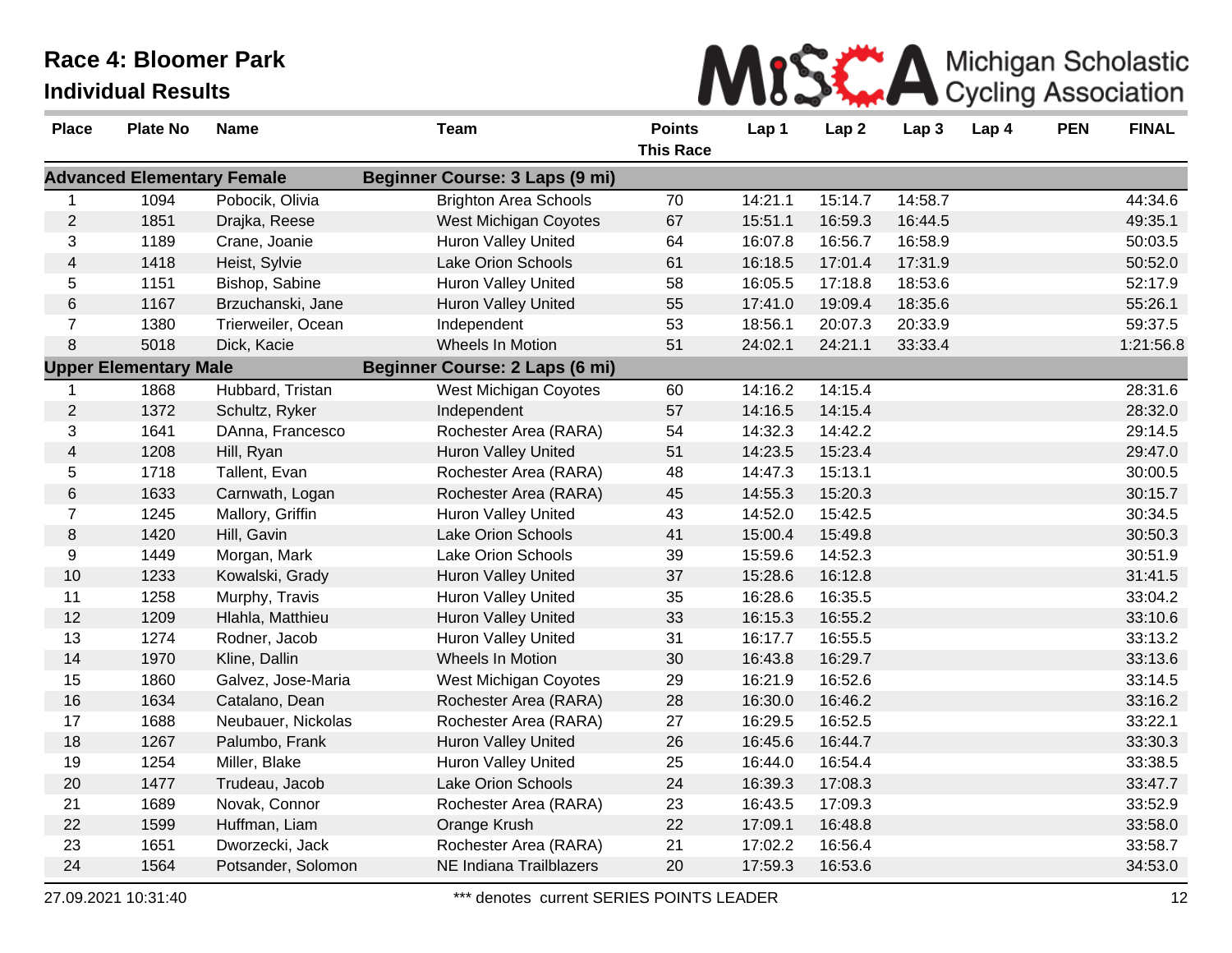

| <b>Place</b>   | <b>Plate No</b>                | <b>Name</b>          | <b>Team</b>                           | <b>Points</b><br><b>This Race</b> | Lap 1      | Lap <sub>2</sub> | Lap <sub>3</sub> | Lap 4 | <b>PEN</b> | <b>FINAL</b> |
|----------------|--------------------------------|----------------------|---------------------------------------|-----------------------------------|------------|------------------|------------------|-------|------------|--------------|
| 25             | 1611                           | Stapula, Cole        | Orange Krush                          | 19                                | 17:04.5    | 17:52.7          |                  |       |            | 34:57.3      |
| 26             | 1643                           | Debiaggi, Luca       | Rochester Area (RARA)                 | 18                                | 16:30.9    | 18:32.2          |                  |       |            | 35:03.2      |
| 27             | 1351                           | Kluesner, Caleb      | Independent                           | 17                                | 17:46.9    | 17:36.5          |                  |       |            | 35:23.4      |
| 28             | 1989                           | Nazario, Gabriel     | Wheels In Motion                      | 16                                | 17:28.0    | 18:52.1          |                  |       |            | 36:20.2      |
| 29             | 1005                           | Eller, Colton        | <b>Brandon Youth MTB</b>              | 15                                | 17:39.8    | 19:09.3          |                  |       |            | 36:49.2      |
| 30             | 1953                           | Hale, Owen           | Wheels In Motion                      | 14                                | 18:58.4    | 18:10.3          |                  |       |            | 37:08.8      |
| 31             | 1996                           | Saintin, Marcel      | Wheels In Motion                      | 13                                | 17:55.5    | 19:14.1          |                  |       |            | 37:09.6      |
| 32             | 1298                           | Tidbury, Owen        | <b>Huron Valley United</b>            | 12                                | 18:30.7    | 19:29.1          |                  |       |            | 37:59.9      |
| 33             | 1405                           | Florence, Trent      | Lake Orion Schools                    | 11                                | 19:49.9    | 18:28.0          |                  |       |            | 38:18.0      |
| 34             | 1164                           | Brennan, Levi        | <b>Huron Valley United</b>            | 10                                | 18:18.9    | 20:01.9          |                  |       |            | 38:20.9      |
| 35             | 5059                           | Loeffler, Austin     | Independent                           | 9                                 | 18:57.5    | 19:34.3          |                  |       |            | 38:31.8      |
| 36             | 1411                           | Garrard, Preston     | <b>Lake Orion Schools</b>             | 8                                 | 19:19.0    | 19:13.9          |                  |       |            | 38:33.0      |
| 37             | 1729                           | Vittorini, Valentino | Rochester Area (RARA)                 | $\overline{7}$                    | 18:55.3    | 20:06.6          |                  |       |            | 39:01.9      |
| 38             | 1685                           | Muenk, Andrew        | Rochester Area (RARA)                 | 6                                 | 19:16.2    | 20:00.9          |                  |       |            | 39:17.1      |
| 39             | 1361                           | Myers, Bryce         | Independent                           | 5                                 | 19:32.5    | 19:54.9          |                  |       |            | 39:27.4      |
| 40             | 1270                           | Poelke, Wyatt        | <b>Huron Valley United</b>            | $\overline{\mathbf{4}}$           | 20:20.7    | 19:55.1          |                  |       |            | 40:15.8      |
| 41             | 1076                           | Larscheid, Finnegan  | <b>Brighton Area Schools</b>          | 3                                 | 19:55.8    | 21:11.8          |                  |       |            | 41:07.7      |
| 42             | 1314                           | Winkel, Tucker       | <b>Huron Valley United</b>            | $\overline{2}$                    | 20:19.8    | 21:02.4          |                  |       |            | 41:22.3      |
| 43             | 1625                           | Bedia, Luca          | Rochester Area (RARA)                 | $\mathbf{1}$                      | 20:43.1    | 21:37.9          |                  |       |            | 42:21.0      |
| 44             | 1946                           | East, Ethan          | Wheels In Motion                      | $\mathbf{1}$                      | 21:33.5    | 20:57.1          |                  |       |            | 42:30.6      |
| 45             | 1681                           | McKinney, Lochlan    | Rochester Area (RARA)                 | $\mathbf{1}$                      | 19:24.5    | 23:07.0          |                  |       |            | 42:31.5      |
| 46             | 5029                           | Shidler, Ryder       | Heritage Jackrabbits                  | $\mathbf{1}$                      | 20:31.4    | 22:53.5          |                  |       |            | 43:24.9      |
| 47             | 1644                           | Desimone, Giuseppe   | Rochester Area (RARA)                 | $\mathbf{1}$                      | 21:34.7    | 22:50.5          |                  |       |            | 44:25.2      |
| 48             | 1294                           | Sword, Ethan         | <b>Huron Valley United</b>            | $\mathbf{1}$                      | 20:35.7    | 24:39.2          |                  |       |            | 45:15.0      |
| 49             | 1616                           | Weaver, James        | Orange Krush                          | $\mathbf{1}$                      | 21:25.0    | 23:51.7          |                  |       |            | 45:16.8      |
| 50             | 1652                           | Feddersen, Jackson   | Rochester Area (RARA)                 | $\mathbf{1}$                      | 22:23.9    | 25:24.5          |                  |       |            | 47:48.5      |
| 51             | 5028                           | Shidler, Chase       | Heritage Jackrabbits                  | $\mathbf{1}$                      | 24:08.1    | 24:56.2          |                  |       |            | 49:04.4      |
| 52             | 1659                           | Holland, Benjamin    | Rochester Area (RARA)                 | $\mathbf{1}$                      | 27:12.8    | 27:03.9          |                  |       |            | 54:16.7      |
| <b>DNF</b>     | 1409                           | Fox, Nolan           | Lake Orion Schools                    | $\mathbf{1}$                      | <b>DNF</b> | <b>DNF</b>       |                  |       |            |              |
| <b>DNF</b>     | 1944                           | Charson, Ari         | Wheels In Motion                      | $\mathbf{1}$                      | 23:08.2    | <b>DNF</b>       |                  |       |            |              |
|                | <b>Upper Elementary Female</b> |                      | <b>Beginner Course: 2 Laps (6 mi)</b> |                                   |            |                  |                  |       |            |              |
| -1             | 1926                           | Weaver, Samantha     | <b>West Michigan Coyotes</b>          | 60                                | 15:58.2    | 16:11.8          |                  |       |            | 32:10.0      |
| $\overline{2}$ | 1867                           | Hubbard, Laila       | West Michigan Coyotes                 | 57                                | 16:05.5    | 16:33.2          |                  |       |            | 32:38.7      |
| 3              | 1842                           | Darnell, Landree     | West Michigan Coyotes                 | 54                                | 16:23.6    | 16:55.6          |                  |       |            | 33:19.2      |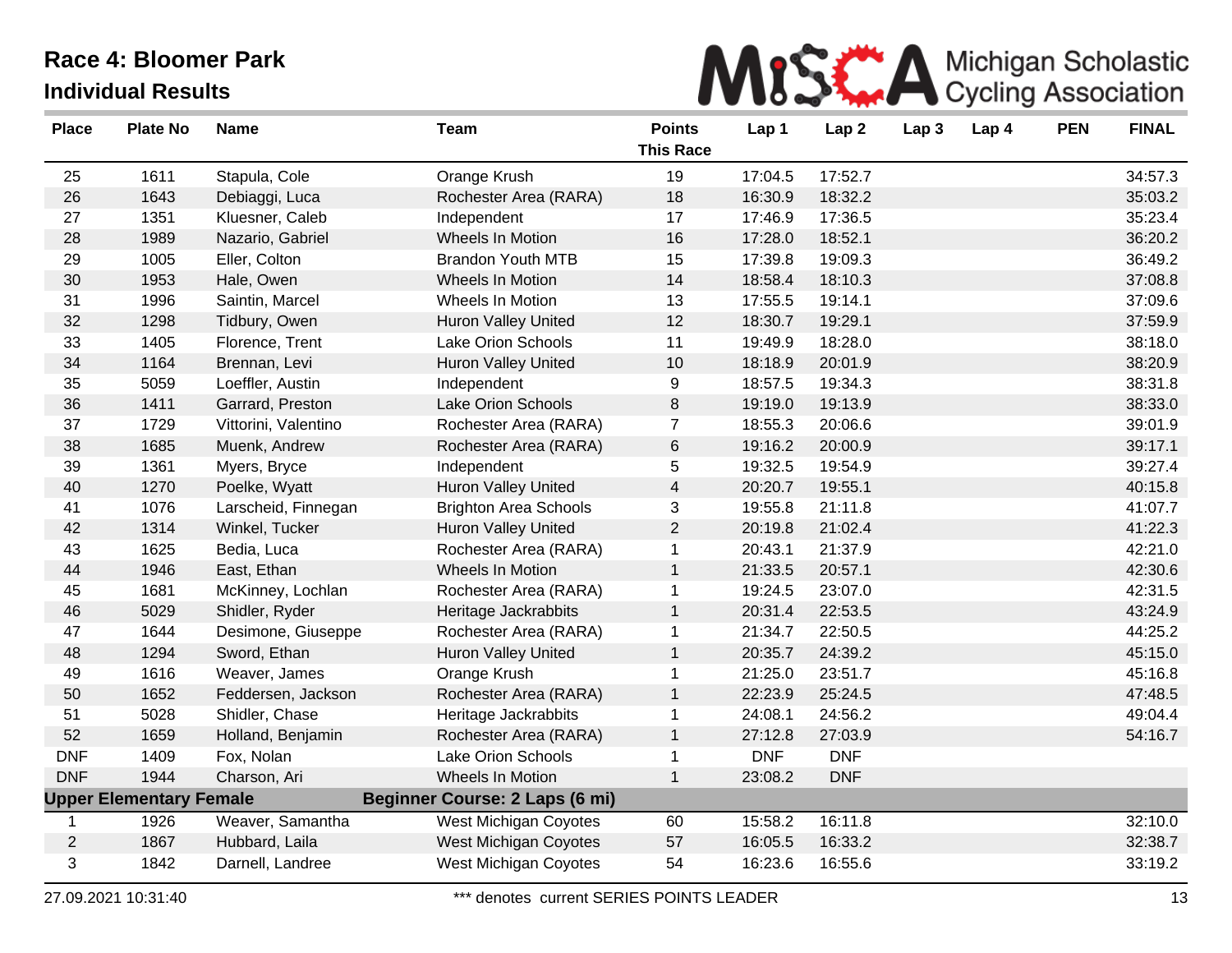

| <b>Place</b>                                                   | <b>Plate No</b> | <b>Name</b>             | <b>Team</b>                  | <b>Points</b><br><b>This Race</b> | Lap 1   | Lap <sub>2</sub> | Lap <sub>3</sub> | Lap 4 | <b>PEN</b> | <b>FINAL</b> |
|----------------------------------------------------------------|-----------------|-------------------------|------------------------------|-----------------------------------|---------|------------------|------------------|-------|------------|--------------|
| 4                                                              | 1839            | Cherney, Hazel          | West Michigan Coyotes        | 51                                | 17:02.7 | 16:40.4          |                  |       |            | 33:43.2      |
| 5                                                              | 1884            | Martin, Ava             | West Michigan Coyotes        | 48                                | 16:38.9 | 17:27.9          |                  |       |            | 34:06.8      |
| 6                                                              | 1670            | Learman, Cecilia        | Rochester Area (RARA)        | 45                                | 16:03.0 | 18:08.0          |                  |       |            | 34:11.0      |
| $\overline{7}$                                                 | 1691            | Opfer, Elsa             | Rochester Area (RARA)        | 43                                | 17:25.8 | 17:18.5          |                  |       |            | 34:44.3      |
| $\, 8$                                                         | 1562            | Potsander, Analise      | NE Indiana Trailblazers      | 41                                | 17:35.2 | 18:00.8          |                  |       |            | 35:36.0      |
| 9                                                              | 1158            | Boesch, Lilah           | Huron Valley United          | 39                                | 17:35.6 | 18:48.5          |                  |       |            | 36:24.2      |
| 10                                                             | 1432            | LaGest, Hannah          | Lake Orion Schools           | 37                                | 18:23.8 | 18:13.9          |                  |       |            | 36:37.7      |
| 11                                                             | 1284            | Schimetz, Quincy        | <b>Huron Valley United</b>   | 35                                | 18:04.9 | 18:57.6          |                  |       |            | 37:02.6      |
| 12                                                             | 1078            | Lutz, Ainsley           | <b>Brighton Area Schools</b> | 33                                | 18:06.5 | 19:14.1          |                  |       |            | 37:20.7      |
| 13                                                             | 1253            | Messina, Natalie        | Huron Valley United          | 31                                | 18:35.7 | 19:46.5          |                  |       |            | 38:22.3      |
| 14                                                             | 1009            | Janette, Elliette       | <b>Brandon Youth MTB</b>     | 30                                | 18:57.1 | 19:40.3          |                  |       |            | 38:37.4      |
| 15                                                             | 1908            | Roberts, Harper         | West Michigan Coyotes        | 29                                | 19:13.4 | 21:26.1          |                  |       |            | 40:39.6      |
| 16                                                             | 1237            | Lappin, Parker          | <b>Huron Valley United</b>   | 28                                | 20:41.9 | 20:12.0          |                  |       |            | 40:54.0      |
| 17                                                             | 1869            | Hughes, Erin            | West Michigan Coyotes        | 27                                | 19:26.3 | 21:33.9          |                  |       |            | 41:00.3      |
| 18                                                             | 1150            | Beer, Brooke            | <b>Huron Valley United</b>   | 26                                | 21:32.4 | 23:47.5          |                  |       |            | 45:19.9      |
| 19                                                             | 1629            | Bommarito, Mia          | Rochester Area (RARA)        | 25                                | 21:46.2 | 24:46.8          |                  |       |            | 46:33.0      |
| 20                                                             | 1617            | Weaver, Molly           | Orange Krush                 | 24                                | 29:09.5 | 28:28.4          |                  |       |            | 57:38.0      |
| Beginner Course: 1 Laps (3 mi)<br><b>Lower Elementary Male</b> |                 |                         |                              |                                   |         |                  |                  |       |            |              |
| 1                                                              | 1631            | Carnwath, Austin        | Rochester Area (RARA)        | 50                                | 14:54.5 |                  |                  |       |            | 14:54.5      |
| $\overline{2}$                                                 | 1682            | Morales-Zozaya, Dante   | Rochester Area (RARA)        | 47                                | 15:36.5 |                  |                  |       |            | 15:36.5      |
| 3                                                              | 1676            | Malone, Alexander       | Rochester Area (RARA)        | 44                                | 15:51.5 |                  |                  |       |            | 15:51.5      |
| 4                                                              | 1493            | Brey, Jackson           | Midland MTB Crew             | 41                                | 16:08.2 |                  |                  |       |            | 16:08.2      |
| 5                                                              | 1833            | Broughton, James        | West Michigan Coyotes        | 38                                | 16:30.4 |                  |                  |       |            | 16:30.4      |
| 6                                                              | 1152            | Bishop, Torsten         | <b>Huron Valley United</b>   | 35                                | 16:45.5 |                  |                  |       |            | 16:45.5      |
| $\overline{7}$                                                 | 1437            | Lidgey, Ryan            | Lake Orion Schools           | 33                                | 17:03.3 |                  |                  |       |            | 17:03.3      |
| $\, 8$                                                         | 1723            | Uh, Joshua              | Rochester Area (RARA)        | 31                                | 17:47.1 |                  |                  |       |            | 17:47.1      |
| 9                                                              | 1969            | Kennedy, Ronan          | Wheels In Motion             | 29                                | 18:36.9 |                  |                  |       |            | 18:36.9      |
| $10$                                                           | 1726            | Veda, Gavin             | Rochester Area (RARA)        | 27                                | 18:37.9 |                  |                  |       |            | 18:37.9      |
| 11                                                             | 1696            | Pokowski, Aiden         | Rochester Area (RARA)        | 25                                | 18:56.7 |                  |                  |       |            | 18:56.7      |
| 12                                                             | 1026            | Beck, Elias             | <b>Brighton Area Schools</b> | 23                                | 19:01.3 |                  |                  |       |            | 19:01.3      |
| 13                                                             | 5014            | Jansenvangalen, Jackson | Independent                  | 21                                | 19:09.7 |                  |                  |       |            | 19:09.7      |
| 14                                                             | 1645            | Dodson, Gavin           | Rochester Area (RARA)        | 20                                | 19:22.4 |                  |                  |       |            | 19:22.4      |
| 15                                                             | 1192            | Dobrin, Everett         | <b>Huron Valley United</b>   | 19                                | 19:25.9 |                  |                  |       |            | 19:25.9      |
| 16                                                             | 1586            | Baines, Thomas          | Orange Krush                 | 18                                | 19:35.5 |                  |                  |       |            | 19:35.5      |
|                                                                |                 |                         |                              |                                   |         |                  |                  |       |            |              |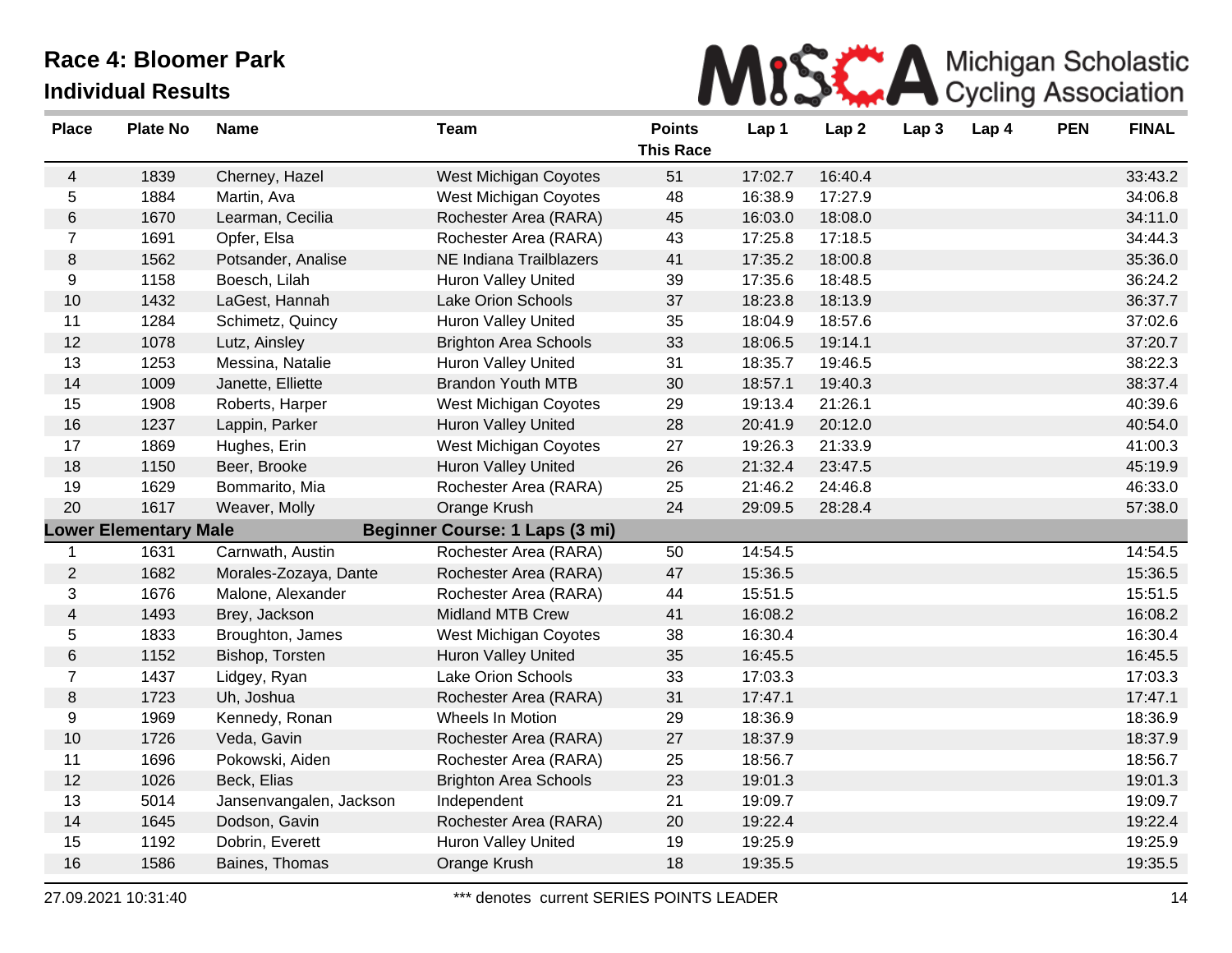

| <b>Place</b> | <b>Plate No</b> | <b>Name</b>               | <b>Team</b>                  | <b>Points</b><br><b>This Race</b> | Lap 1   | Lap <sub>2</sub> | Lap <sub>3</sub> | Lap 4 | <b>PEN</b> | <b>FINAL</b> |
|--------------|-----------------|---------------------------|------------------------------|-----------------------------------|---------|------------------|------------------|-------|------------|--------------|
| 17           | 1346            | Horn, Oliver              | Independent                  | 17                                | 19:37.6 |                  |                  |       |            | 19:37.6      |
| 18           | 1062            | Hodder, Evan              | <b>Brighton Area Schools</b> | 16                                | 19:37.6 |                  |                  |       |            | 19:37.6      |
| 19           | 1178            | Carnaghi, Noah            | <b>Huron Valley United</b>   | 15                                | 19:38.4 |                  |                  |       |            | 19:38.4      |
| 20           | 1671            | Learman, Lucas            | Rochester Area (RARA)        | 14                                | 19:38.4 |                  |                  |       |            | 19:38.4      |
| 21           | 1059            | Haberkorn, Beckham        | <b>Brighton Area Schools</b> | 13                                | 19:40.1 |                  |                  |       |            | 19:40.1      |
| 22           | 1712            | Seyka, Grayson            | Rochester Area (RARA)        | 12                                | 19:40.4 |                  |                  |       |            | 19:40.4      |
| 23           | 1642            | D'Anna, Marcello          | Rochester Area (RARA)        | 11                                | 19:41.9 |                  |                  |       |            | 19:41.9      |
| 24           | 1256            | Moore, Thomas             | <b>Huron Valley United</b>   | 10                                | 19:44.2 |                  |                  |       |            | 19:44.2      |
| 25           | 1656            | Harper, Logan             | Rochester Area (RARA)        | 9                                 | 19:45.8 |                  |                  |       |            | 19:45.8      |
| 26           | 1275            | Rodner, Levi              | <b>Huron Valley United</b>   | 8                                 | 19:59.6 |                  |                  |       |            | 19:59.6      |
| 27           | 1722            | Uh, Henry                 | Rochester Area (RARA)        | $\overline{7}$                    | 20:03.4 |                  |                  |       |            | 20:03.4      |
| 28           | 1626            | Bedia, Nicolas            | Rochester Area (RARA)        | 6                                 | 20:23.4 |                  |                  |       |            | 20:23.4      |
| 29           | 1728            | Vittorini, Cristiano      | Rochester Area (RARA)        | 5                                 | 20:56.0 |                  |                  |       |            | 20:56.0      |
| 30           | 1979            | Langford, Silas           | Wheels In Motion             | $\overline{4}$                    | 21:01.6 |                  |                  |       |            | 21:01.6      |
| 31           | 1403            | Florence, Austin          | <b>Lake Orion Schools</b>    | 3                                 | 21:30.0 |                  |                  |       |            | 21:30.0      |
| 32           | 1876            | Lilly, Isaac              | West Michigan Coyotes        | $\overline{2}$                    | 21:32.9 |                  |                  |       |            | 21:32.9      |
| 33           | 1342            | Harville, Owen            | Independent                  | $\mathbf{1}$                      | 22:05.0 |                  |                  |       |            | 22:05.0      |
| 34           | 1457            | Nye, Wesley               | Lake Orion Schools           | 1                                 | 22:09.7 |                  |                  |       |            | 22:09.7      |
| 35           | 1840            | Cherney, James            | <b>West Michigan Coyotes</b> | $\mathbf 1$                       | 22:31.8 |                  |                  |       |            | 22:31.8      |
| 36           | 1669            | Laporte, Liam             | Rochester Area (RARA)        | $\mathbf{1}$                      | 23:48.7 |                  |                  |       |            | 23:48.7      |
| 37           | 1610            | Smith, Hoyt               | Orange Krush                 | 1                                 | 23:51.9 |                  |                  |       |            | 23:51.9      |
| 38           | 1362            | Myers, Hudson             | Independent                  | $\mathbf{1}$                      | 25:04.4 |                  |                  |       |            | 25:04.4      |
| 39           | 1502            | Flanery, Sullivan         | <b>Midland MTB Crew</b>      | 1                                 | 25:31.8 |                  |                  |       |            | 25:31.8      |
| 40           | 1727            | Veda, Luke                | Rochester Area (RARA)        | $\mathbf{1}$                      | 25:33.7 |                  |                  |       |            | 25:33.7      |
| 41           | 1628            | Bommarito, Leonardo       | Rochester Area (RARA)        | $\mathbf{1}$                      | 25:48.1 |                  |                  |       |            | 25:48.1      |
| 42           | 1423            | Johnson, Robert           | Lake Orion Schools           | $\mathbf{1}$                      | 26:13.4 |                  |                  |       |            | 26:13.4      |
| 43           | 1338            | Garthoff, Alasdair        | Independent                  | $\mathbf 1$                       | 26:15.2 |                  |                  |       |            | 26:15.2      |
| 44           | 1402            | Eastman, Hudson           | <b>Lake Orion Schools</b>    | $\mathbf{1}$                      | 26:16.3 |                  |                  |       |            | 26:16.3      |
| 45           | 1464            | Posler, Theodore          | Lake Orion Schools           | 1                                 | 26:17.6 |                  |                  |       |            | 26:17.6      |
| 46           | 1847            | DeWall, Grant             | West Michigan Coyotes        | $\mathbf{1}$                      | 26:40.9 |                  |                  |       |            | 26:40.9      |
| 47           | 1945            | Coryell, Liam             | Wheels In Motion             | $\mathbf 1$                       | 27:28.8 |                  |                  |       |            | 27:28.8      |
| 48           | 1725            | Veda, Callum              | Rochester Area (RARA)        | $\mathbf{1}$                      | 27:53.2 |                  |                  |       |            | 27:53.2      |
| 49           | 5060            | Vazquez Gonzalez, Marcelo | Independent                  | 1                                 | 28:02.4 |                  |                  |       |            | 28:02.4      |
| 50           | 5015            | Jansenvangalen, Edison    | Independent                  | $\mathbf{1}$                      | 32:03.1 |                  |                  |       |            | 32:03.1      |